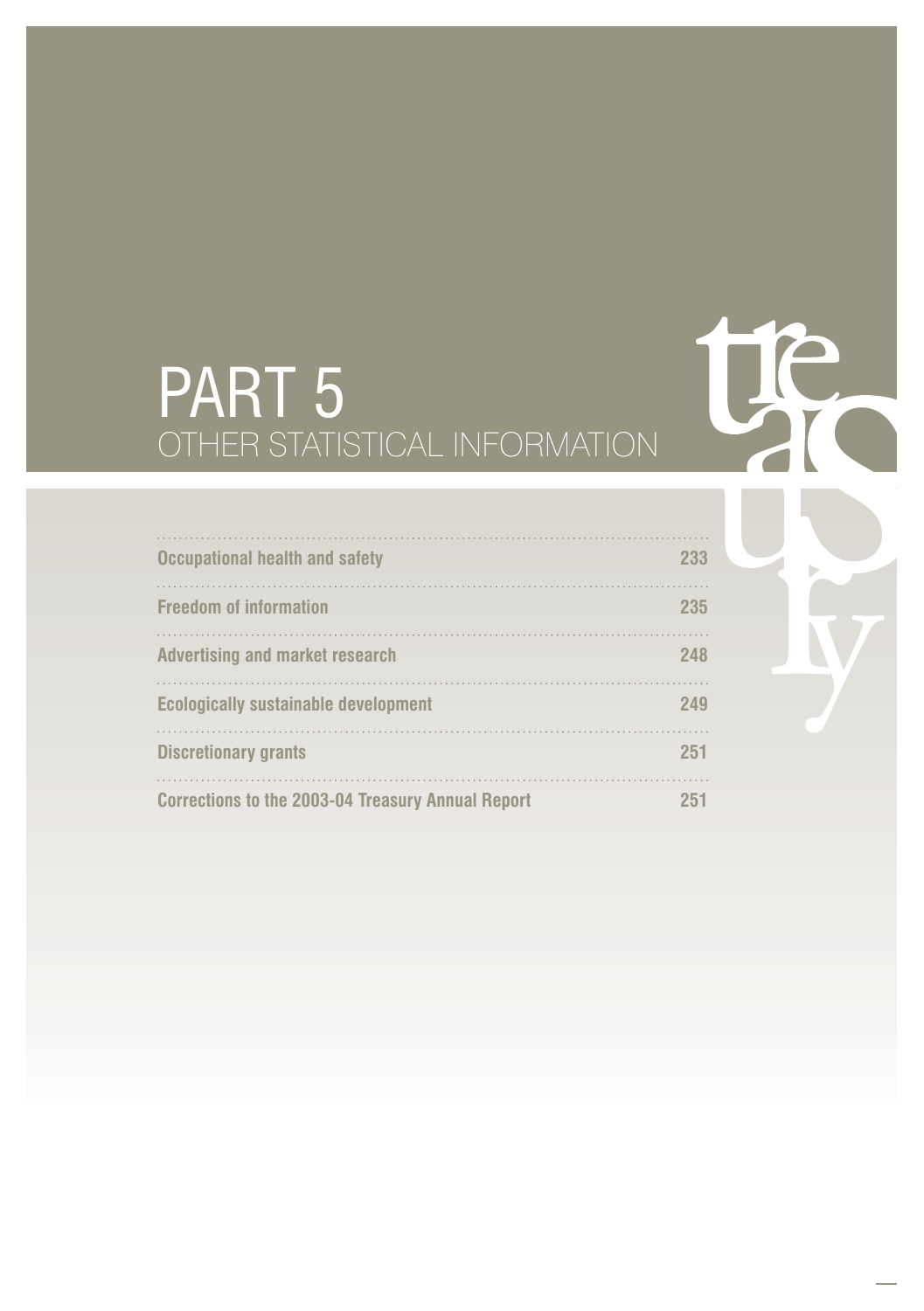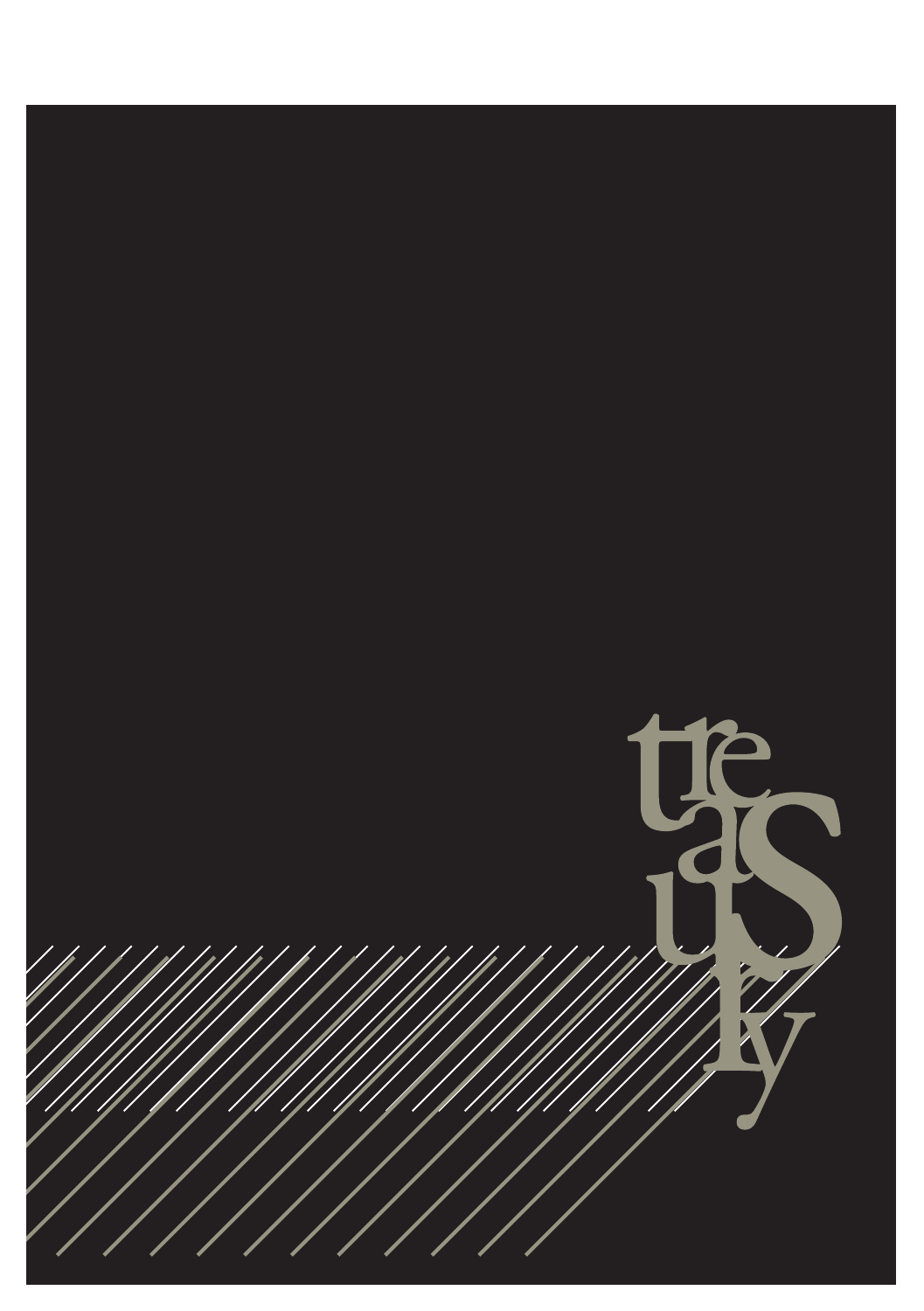# Occupational health and safety

Treasury seeks to provide a safe and healthy work environment for its employees, and to promote initiatives to help staff maintain a healthy lifestyle.

Each year, Treasury conducts a health month to raise awareness about health issues. In September 2004, 296 staff participated in the health month programme. Staff were offered free health assessments, with the opportunity to have their cholesterol, glucose, blood pressure, body mass index and waist-to-hip ratio measured by a registered nurse. The assessment included individualised discussions of programmes for positive lifestyle change. Some 240 staff also attended seminars on emotional resilience, exercise, stress, nutrition and tackling psychological injury in the workplace. These seminars were well received by staff.

Treasury's Employee Assistance Program, provided by Davidson Trahaire Corpsych, provides confidential counselling on work-related and personal matters to all Treasury staff and their families.

In 2004-05, Davidson Trahaire Corpsych developed and released two online resources, eapdirect™ and managerAssist™, to complement the Employee Assistance Program.

- The eapdirect™ website was launched in September 2004. The website helps staff and their families with personal issues which may affect work by providing easy access to information on stress, depression, anxiety, conflict, work/life balance, career development and management techniques. The website includes a confidential, 24-hour online email counselling service maintained by Davison Trahaire Corpsych. Eighty-five staff are registered users of the site. •
- managerAssist™, is an online consultative resource for staff management issues. Treasury staff and their families can receive confidential counselling on work-related and personal matters. •

Treasury's Occupational Health and Safety Committee receives six-monthly reports from Davidson Trahaire Corpsych. The reports enable the committee to monitor current use of the services provided by Davidson Trahaire Corpsych and identify emerging workplace issues. The Occupational Health and Safety Committee meets on a quarterly basis to discuss occupational health and safety issues and policies, staff wellbeing, health and safety performance reporting, accommodation issues and incident reports.

Treasury's health and safety representatives conducted quarterly workplace inspections to assess and rectify any workplace hazards.

Treasury's 26 first-aid officers are trained and fully equipped to administer first aid. Two fully equipped first-aid rooms are available for staff to use when unwell or in emergencies.

In 2004-05, Treasury's Comcare premium rate continued to decrease relative to the average Commonwealth agency rate. The amount for 2004-05, was 0.85 per cent of payroll (including figures for the Royal Australian Mint, the Australian Office of Financial Management and the Australian Government Actuary). This figure was considerably lower than the average rate of 1.67 per cent for the Commonwealth as a whole.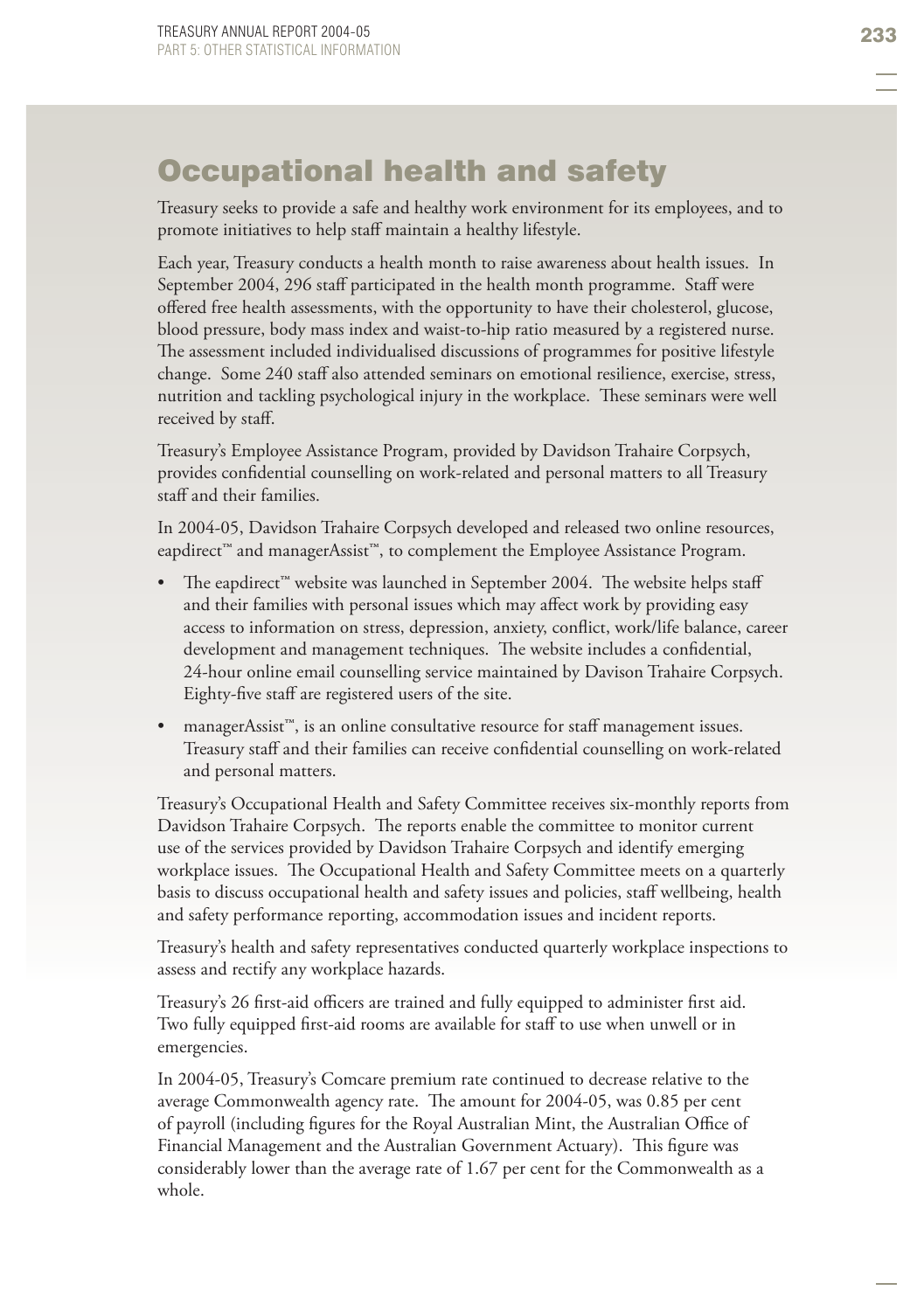During 2004-05, Treasury received 41 incident reports, nine resulted in compensation claims, with three of these yet to be determined. All reported incidents are investigated thoroughly to assess the risk to employees and to determine what action if any, is required. No notices were given under sections 29, 46 and 47 of the *Occupational Health and Safety (Commonwealth Employment) Act 1991*.

As a preventive measure, staff were offered workstation set-up training throughout the year to help them understand ergonomic principles, workplace practices/ techniques, exercise and workstation adjustment. Forty-one staff participated in this training programme. One-on-one workstation assessments were also available, with 125 assessments completed in 2004-05.

Free influenza vaccinations were offered to staff to help minimise exposure to influenza infection. Some 247 staff took advantage of this offer.

Free screen-based eyesight tests were made available, and 30 staff sought appointments. Staff who are prescribed glasses for the use of screen-based equipment can seek reimbursement for a portion of the cost.

As part of the induction process, all new staff were briefed on occupational health and safety, including information on emergency procedures, employee assistance, incident reporting, first-aid officers, correct workstation set-up, eyesight testing and health activities.

As part of the 2004-2006 Certified Agreement, 694 employees took advantage of Treasury's Healthy Lifestyle Payment. This one-off annual payment of \$400 is available to contribute to activities such as stress management and relaxation, gym membership, quit smoking workshops and/or similar activities which promote a healthy lifestyle. To complement this initiative, Treasury also ran a number of onsite health activities throughout the year including pilates, posture and flexibility, and aerobics classes.

### Occupational health and safety — The Mint

The Mint is committed to providing a safe and healthy workplace for employees, contractors and visitors, and takes all reasonable steps to control or eliminate hazards and minimise the risks associated with production and day-to-day activities.

During the past year, the Occupational Health and Safety Committee and the Designated Work Groups raised safety awareness by regular safety inspections, and identified hazards and implemented remedial measures to eliminate or reduce risks and hazards by consulting with staff. Risk assessments are done on all plant, equipment and tasks, and a further risk assessment is conducted after remedial measures are implemented. All data is stored on an electronic data base.

The Mint continues to have Comcare self audit status. After many years of being in the National Safety Council 5 Star Program, the Mint will put its occupational health and safety audit out to tender.

The Mint's Health Surveillance programme ensures all staff, whose normal occupations expose them to hazardous materials, are tested appropriately. The programme monitors occupational overexposure to chromium and nickel. Staff exposed to noise must have hearing tests, and free influenza vaccinations were offered. The Mint's Employee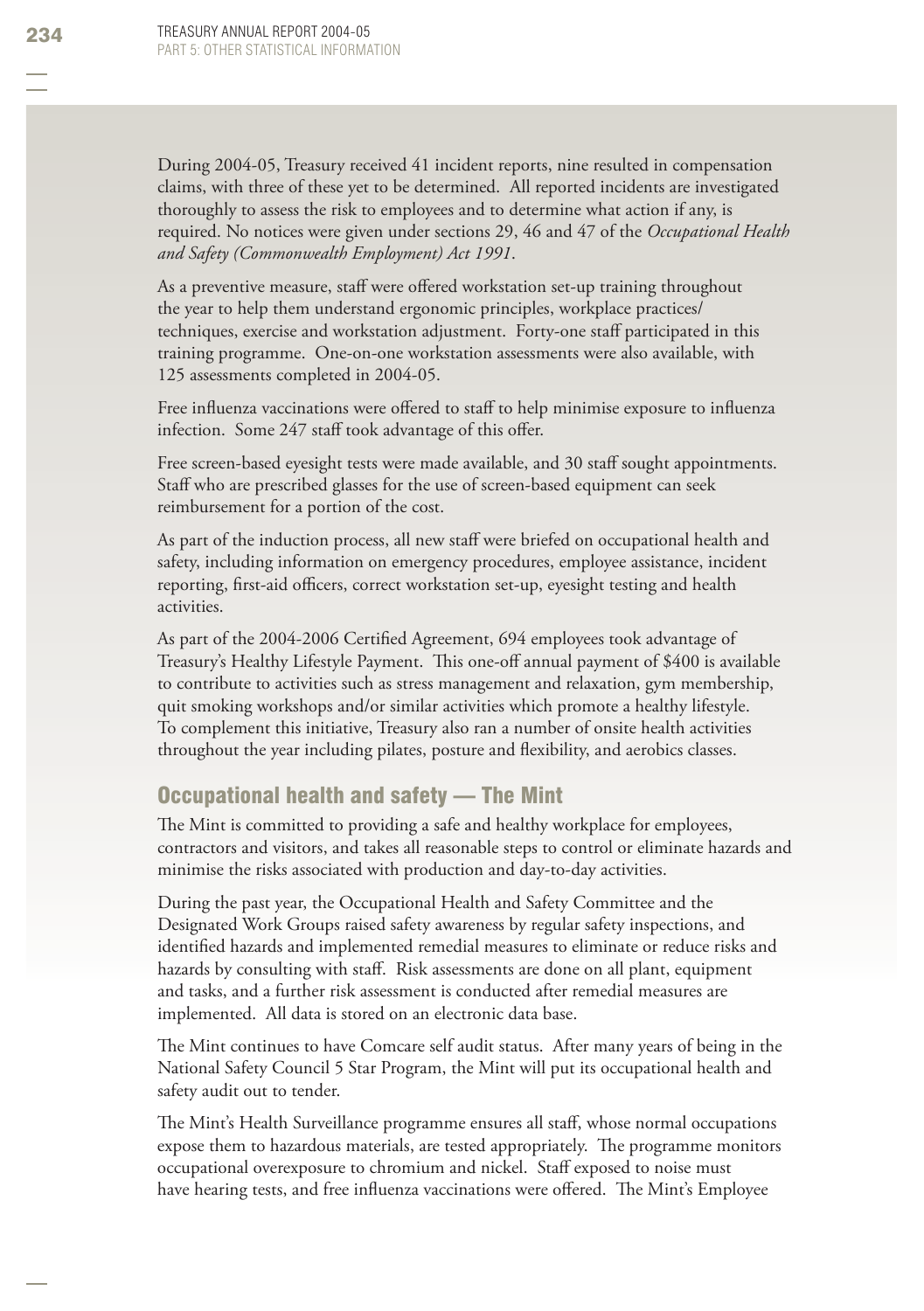Assistance Program remains with Davidson Trahaire Corpysch who provides a support service to the Mint staff and their immediate family members. The Mint recognises that healthy staff are more productive, and actively promotes activities which lead to a healthy lifestyle. An annual subsidy of \$100 for health related lifestyle expenses is provided to staff.

The Mint continues to comply with the provisions of the *Occupational Health and Safety (Commonwealth Employment) Act (1991)* and has not received directives or provisional improvement notices under any section of the Act.

# Freedom of information

Treasury handles Freedom of Information matters for Treasury, the Mint, the Foreign Investment Review Board, the Takeovers Panel, and the Australian Office of Financial Management.

Under section 8 of the *Freedom of Information Act 1982*, Treasury must report on its activities. The Australian Competition Tribunal's statement then follows. The Tribunal is a separate agency within the Treasury portfolio but does not publish an annual report.

#### Treasury — statement

Section 8 of the *Freedom of Information Act 1982* requires Treasury to publish detailed information about:

- how it is organised and what decision making powers it has; •
- what arrangements it makes for public involvement in its work; •
- what types of documents it holds; and •
- how the public can obtain access to these documents. •

The following information addresses these requirements.

#### **Organisation of Treasury**

Details of Treasury's organisational and top management structure are set out in Part 1, Figure 4 of this report. Treasury's functions and the decision-making powers exercised in carrying out those functions are described in the Departmental Overview and Corporate Governance sections of this report.

Details of the organisation and structure of the Foreign Investment Review Board and the Takeovers Panel are published separately in the annual reports of each of those bodies.

#### **Treasury delegations and authorisations**

The Treasurer, other Ministers and the Secretary to the Treasury have delegated certain powers to officials, or have authorised officials to act on their behalf, under Acts of Parliament and agreements. These delegations and authorisations stand in force until renewed, and are listed below: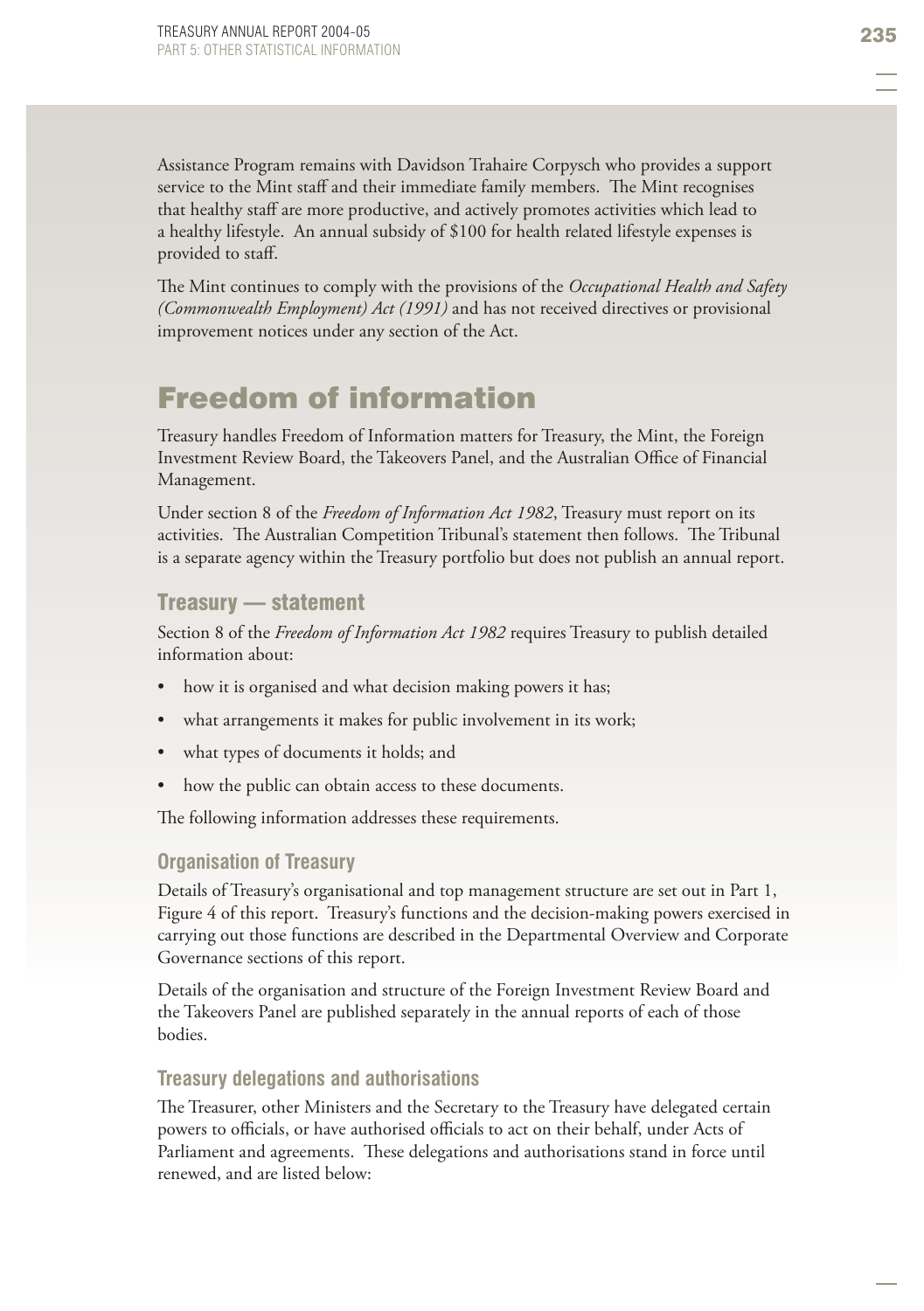- The Treasurer has the discretionary power to guarantee the borrowings of some Commonwealth statutory authorities, and in some cases, to delegate his guarantee powers to Treasury officers. The Treasurer has delegated his powers to guarantee the borrowings of Australian National Railways to the General Manager, Commonwealth-State Relations Division; Manager, Intergovernmental Agreement Unit; and Manager, State Finances and Reporting Unit. •
- Under section 21 of the *A New Tax System (Commonwealth-State Financial Arrangements) Act 1999*, the Treasurer has delegated the power to make payments to the States under sections 18 and 19 of the Act to the Executive Director, Fiscal and Corporate; General Manager, Commonwealth-State Relations Division; and General Manager, Budget Policy Division. •
- Under subclause 7(5) of Schedule 1 to the *A New Tax System (Commonwealth-State Financial Arrangements) Act 1999*, the Treasurer has delegated the functions under subclauses (1), (3) and (4) of clause 7 of Schedule 1 to the Executive Director, Fiscal and Corporate; General Manager, Commonwealth-State Relations Division; and General Manager, Budget Policy Division.
- Under the *Disposal of Forfeited Articles Direction 1999*, the Treasurer has delegated certain powers to the Controller, Royal Australian Mint and Senior Manager, Currency Operations, Reserve Bank of Australia, pursuant to the definition of 'an authorised person' in subsection 3(1) of the *Crimes (Currency) Act 1981*. •
- Under the *Crimes (Currency) Authorisation 1999*, the Treasurer has delegated certain powers to the General Manager, Corporations and Financial Services Division; the Controller, Royal Australian Mint; and the Senior Manager, Currency Operations, Reserve Bank of Australia, pursuant to the definition of 'an authorised person' in subsection 3(1) of the *Crimes (Currency) Act 1981*. •
- Under the *Currency Delegation 1999*, the Treasurer has delegated the power to determine the issue price of coins of certain denominations under subsection 14A(2) of the *Currency Act 1965*, to the Executive Director, Markets Group and the General Manager, Corporations and Financial Services Division. •
- The authority to approve a range of essentially administrative matters provided for under the Gold Corporation Agreement between the Commonwealth and Goldcorp Australia relating to gold, platinum and silver coins is delegated to the Executive Director, Markets Group and the General Manager, Corporations and Financial Services Division. •
- Under subsections 22(1) and 21A(2) of the *Foreign Acquisitions and Takeovers Act 1975*, the Treasurer has authorised the General Manager, Managers and Assistant Managers of the Foreign Investment and Trade Policy Division to act on his behalf to approve and conditionally approve various proposals and, in specific circumstances, to make an order. •
- The Treasurer has delegated to Treasury officials the authority to vote on routine matters arising from the Treasurer's Governorship of the International Monetary Fund, the World Bank Group, the Asian Development Bank and the European Bank for Reconstruction and Development. •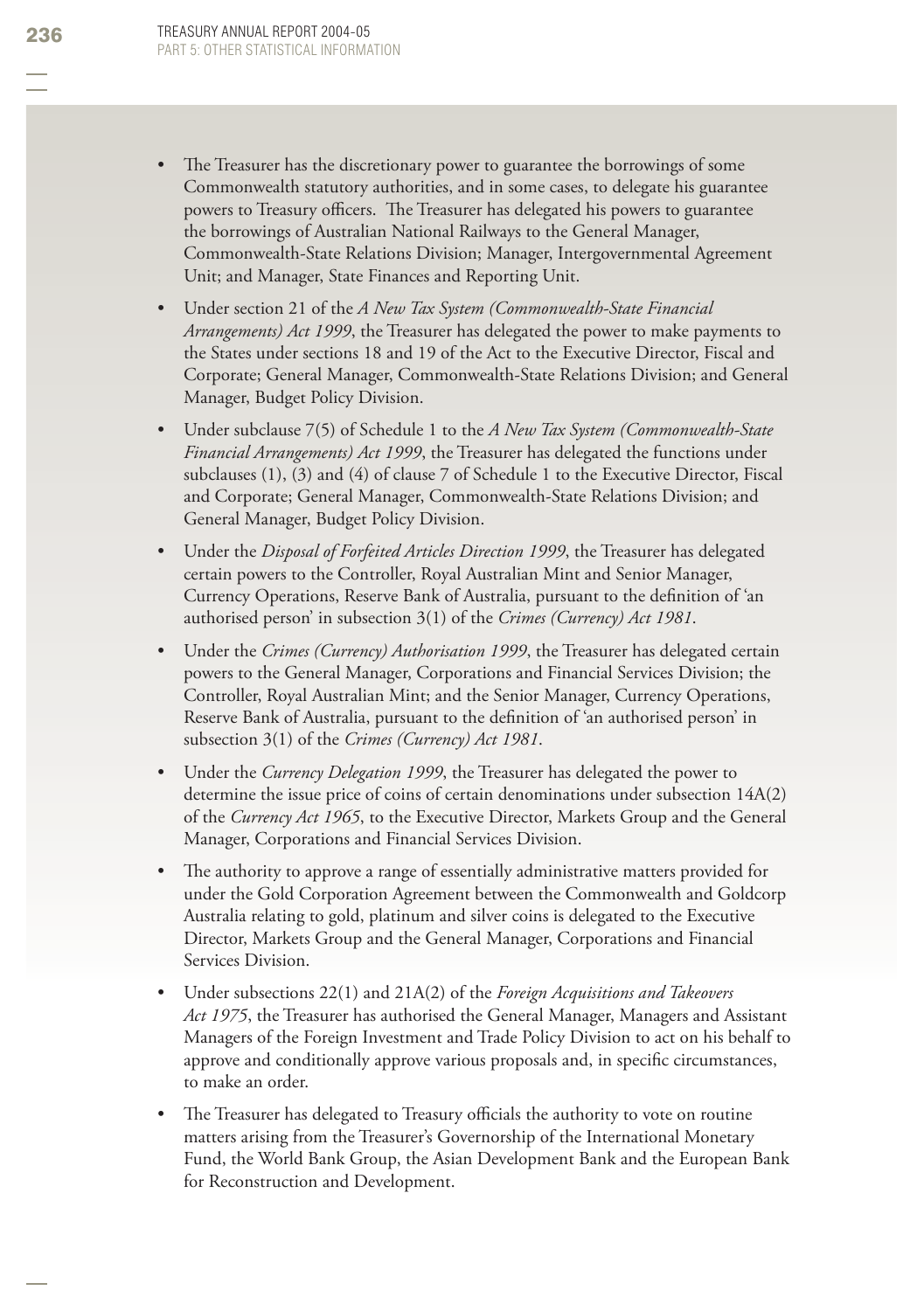- The Treasurer has authorised the Secretary to enter into agreements with the Minister for Finance and Administration under section 31 of the *Financial Management and Accountability Act 1997*. •
- The Treasurer has authorised the Secretary, Executive Directors and the General Manager, Corporate Services Division to approve payments under the Compensation for Detriment Caused by Defective scheme on his behalf. •
- The Minister for Revenue and Assistant Treasurer, on behalf of the Treasurer, has delegated power to the Executive Director, Markets Group and the General Manager Financial System Division under subsection 9A(2) of the *Australian Prudential Regulation Authority Act 1988* (APRA Act), to approve APRA to enter into an agreement to provide prudential regulation of advice services for a fee. •
- Under subsection 35(1) of the *Archives Act 1983*, the Assistant Treasurer, on behalf of the Treasurer, has delegated to the General Manager, Corporations and Financial Services Division the authorisation to arrange to exempt records from the open access period. •
- The Assistant Treasurer has authorised Treasury officials to make interest payments to Lloyd's under section 92Q of the *Insurance Act 1973*. •
- Under subsections 147(2) and 601DC(2) of the *Corporations Act 2001*, the Parliamentary Secretary to the Treasurer has delegated the powers to consent to a name being available to a body corporate, to the General Manager, Corporations and Financial Services Division.
- Under subsection 56(2) of the *Archives Act 1983*, the Minister for Finance and Administration has delegated to the Treasurer, the Secretary to the Treasury and other departmental officers the authorisation to approve access to records not in the open access period. •
- The Minister for Finance and Administration has delegated certain powers under the *Financial Management and Accountability Act 1997*, and the *Financial Management and Accountability Regulations 1997*, to the Secretary who has subdelegated them to Treasury officials. The Secretary holds powers in his own right under the *Financial Management and Accountability Act 1997*, and these have also been delegated to Treasury officials. •
- The Secretary has authorised SES officers within Treasury under subsection  $23(1)$ of the *Freedom of Information Act 1982*, to make decisions regarding initial requests for access to documents. Executive Directors are authorised under section 23 to consider and make decisions on applications for internal review. •
- Under the following legislation the Secretary has delegated to nominated Treasury officials certain of his responsibilities and decision-making powers as an employer: *Public Service Act 1999; Public Service Regulations 1999; Public Service Classification Rules 2000*; *Public Service Commissioner's Directions 1999*; *Long Service Leave (Commonwealth Employees) Act 1976*; *Maternity Leave (Commonwealth Employees) Act 1973*; and *Safety, Rehabilitation and Compensation Act 1988*. •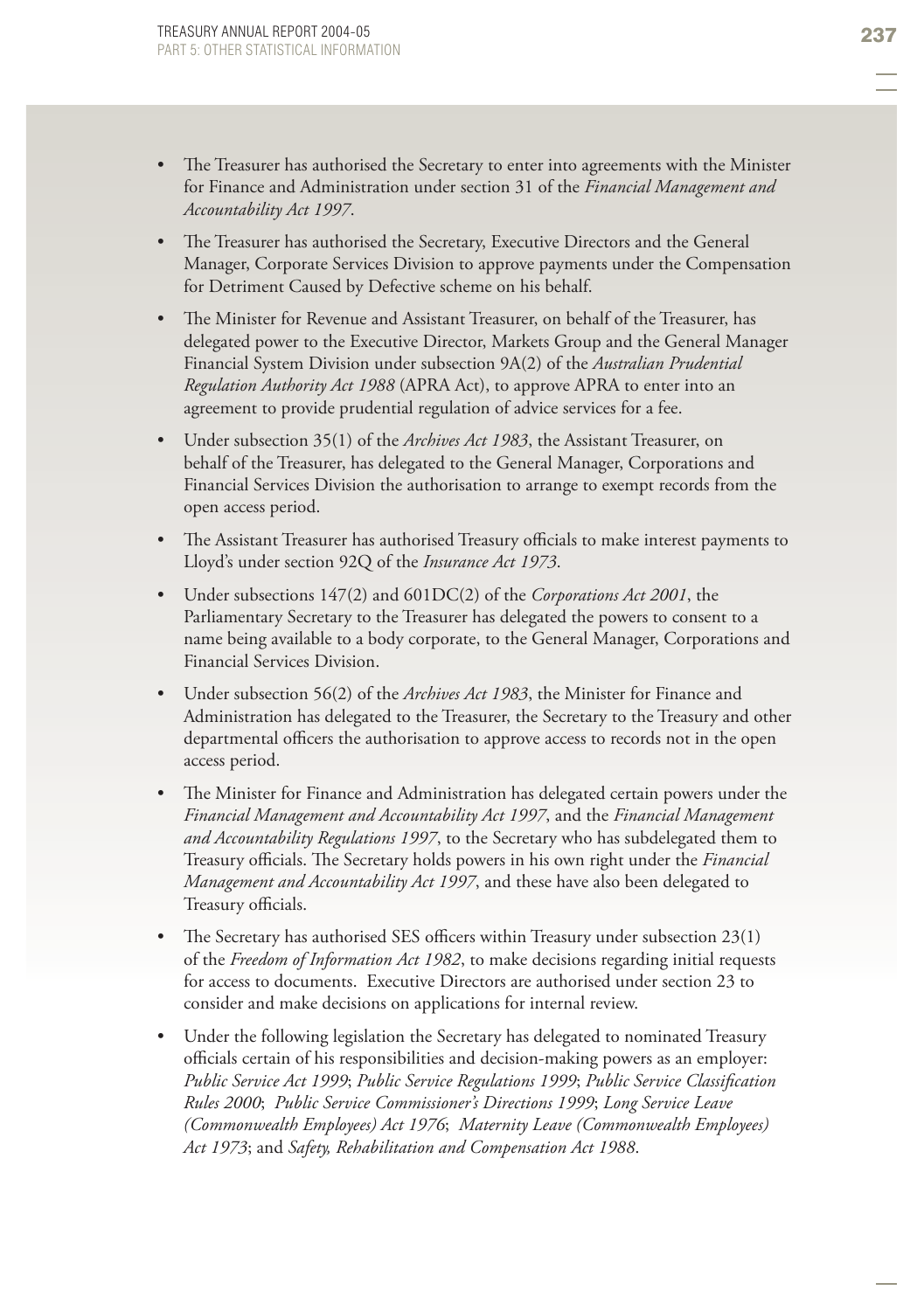#### **Arrangements for outside participation**

People or organisations outside the Australian Government administration may participate in forming policy or administering enactments and schemes for which Treasury is responsible. They can do this by writing to Treasury portfolio ministers, the Secretary to the Treasury, or agencies in the Treasury portfolio. In addition, the Treasury website includes details of current public consultations, reviews and enquiries, with details about how to make submissions.

#### Consultation arrangements

Community consultation enables Treasury to be better informed when providing advice to the Government.

Treasury officers conduct regular private discussions with companies and organisations to monitor, analyse and report on economic conditions and prospects. They provide regular briefings and analysis of liaison findings to the Treasurer. Treasury also conducts general consultation for a number of reasons, including to understand more fully how developments in the economy affect different areas of the community and to understand more fully business developments as an input to economic forecasting.

Treasury also engages in consultation to inform the development and implementation of specific policy proposals, including a comprehensive consultation program on substantive tax policy proposals. By being fully informed of the effects of specifi c proposals, Treasury can better advise the government on how to best meet its objective and minimise any unintended consequences.

Treasury takes a number of different approaches to liaison and consultation depending on the time available or commercial and other sensitivities surrounding an issue. For example, the business liaison programme generally uses face-to-face meetings, but where this is not possible, phone calls are made. In tax design and legislation Treasury liaises with peak bodies on issues relating to the tax system as a whole, with specialists stakeholder groups focusing on more specific areas of tax, and consults with stakeholders on specific measures. Three times a year Treasury prepares a consultation report with details of the consultation strategy for announced tax measures and the progress of the consultation. This report is provided to the Board of Taxation and published on the Treasury website.

Consultation on policy proposals may be broad with submissions invited from the general public or targeted with submissions sought from specific stakeholders, representative focus groups or technical experts with knowledge in the relevant field. These consultations are based on publicly available documents such as discussion or issues papers. At times targeted consultation may be conducted on a confidential basis owing to the sensitivity of particular proposals. Sensitivity can sometimes preclude consultation on a particular measure.

When engaging in community consultation, the Treasury seeks to involve an appropriate range of stakeholders; ensure all participants have an opportunity to contribute to the consultation; endeavour to provide realistic timeframes for participants to contribute; acknowledge, respect and seek to understand the views of participants and provide feedback on those views where possible. While consultation will not always result in a consensus, it assists Treasury to provide advice to the Government that both alerts it to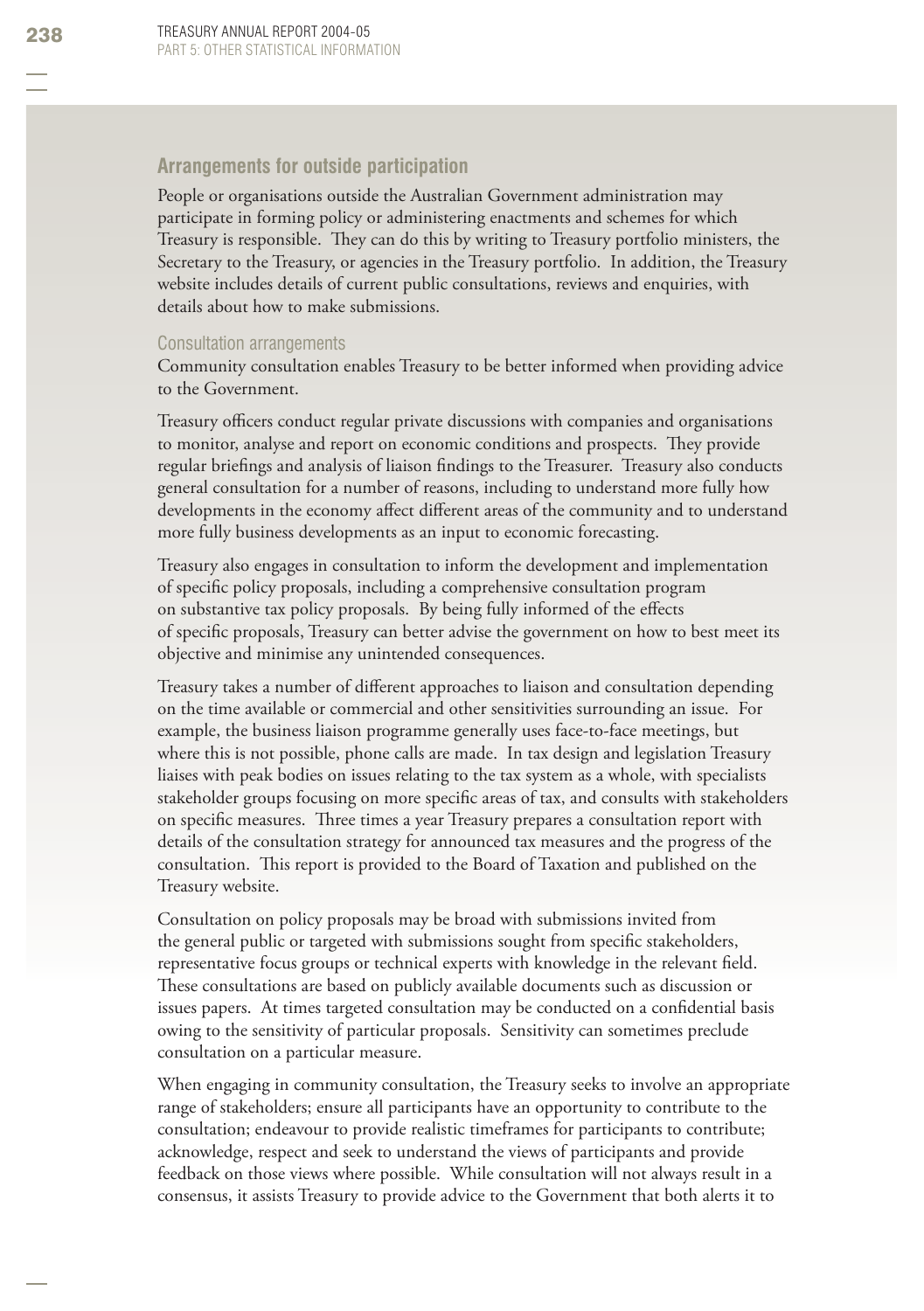community concerns and balances the competing factors that affect the wellbeing of the Australian people.

Additionally, the following arrangements allow bodies outside the Australian Government administration to participate in advising on policy and administering enactments or schemes.

#### Australian Office of Financial Management Advisory Board

The Australian Office of Financial Management (AOFM) Advisory Board is a non-statutory advisory body established by the Secretary to the Treasury in December 2000, to advise on the activities of the AOFM. The board comprises seven members: the Secretary, the AOFM Chief Executive Officer, a senior Treasury official, a senior officer of the Department of Finance and Administration and three experts drawn from the financial sector. The outside appointments are for three years and members may be reappointed.

The accountability of the AOFM Advisory Board is to the Secretary to the Treasury who is the Chair of the Board. The Board performs an advisory role and does not possess executive powers or decision-making authority in its own right. The Board provides general counsel and guidance to the Secretary on all aspects of operational debt policy matters and the performance of the AOFM generally. It reviews the financial statements, legislative and policy compliance, and management recommendations on matters requiring ministerial approval.

#### Board of Taxation

The Treasurer established the Board of Taxation, a non-statutory advisory body, in August 2000, to advise on the design and operation of Australia's tax laws, ensuring full and effective community consultation in designing and implementing tax legislation.

The board comprises ten members, seven are drawn from the business and community sectors, including the chair. These members are appointed on a part-time basis and with a view to their ability personally to contribute a broad range of relevant business, practitioner and broader community knowledge and experience to the development of the tax system. The appointments are for two years and members may be reappointed. The Secretary to the Treasury, the Commissioner of Taxation and the First Parliamentary Counsel serve as ex officio members.

The Board of Taxation provides advice to the Treasurer on:

- the quality and effectiveness of tax legislation and processes for its development, including community consultation and other aspects of tax design; •
- improvements to the general integrity and functioning of the tax system; •
- research and other studies it commissions on topics approved or referred by the Treasurer; and •
- other tax matters referred to it by the Treasurer. •

Treasury provides the secretariat support.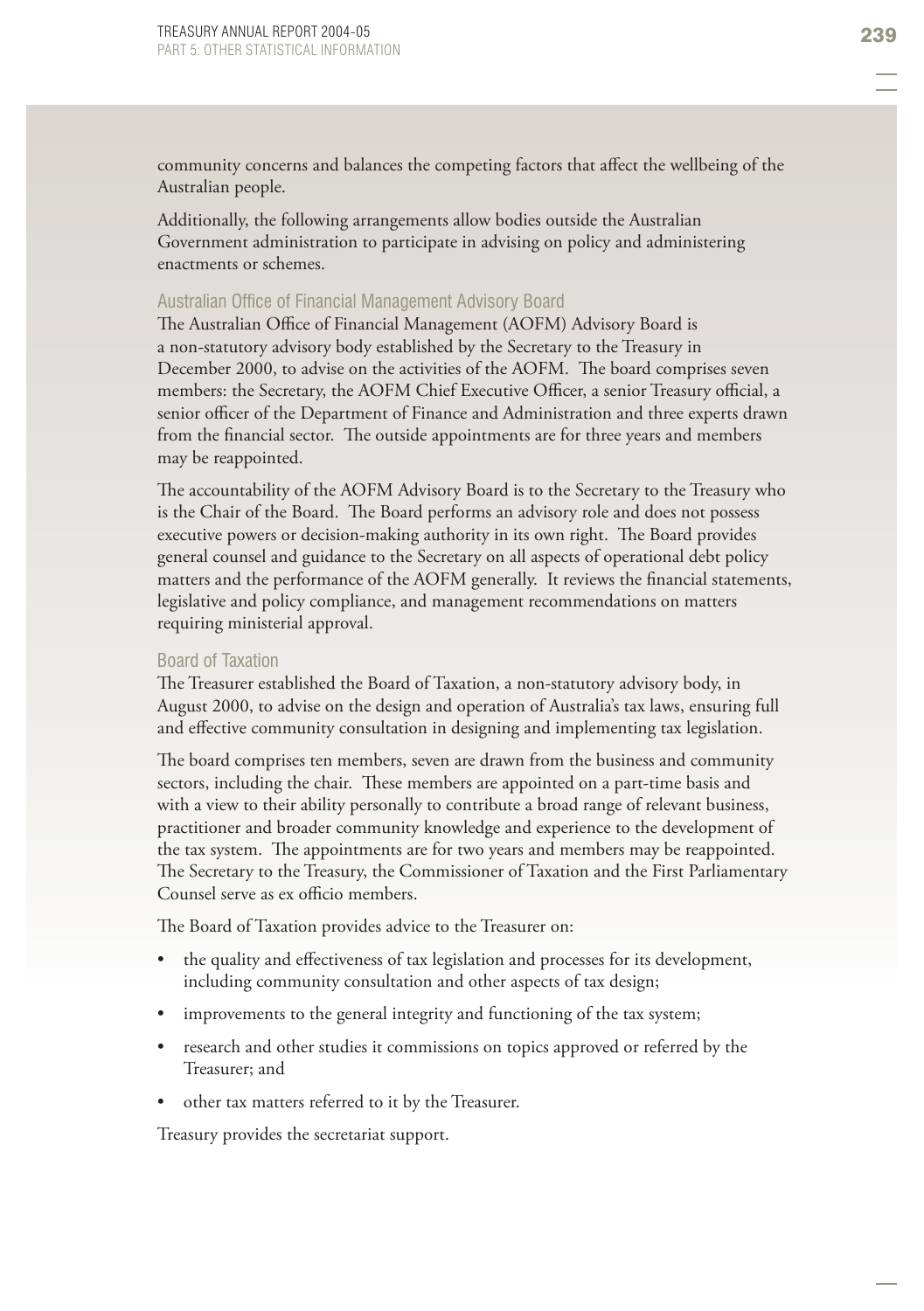#### Business Regulation Advisory Group

The Business Regulation Advisory Group is a non-statutory consultative body of nine part-time members, appointed from the Australian business community and the legal and accounting professions. These members provide advice on initiatives under the Government's Corporate Law Economic Reform Program.

The Corporate Law Economic Reform Program refocuses and improves laws governing Australian corporations and the financial markets to promote business and economic development. The Business Regulation Advisory Group provides an ongoing means of direct consultation with the business community on program position papers and draft legislation.

#### Commonwealth Consumer Affairs Advisory Council

The Commonwealth Consumer Affairs Advisory Council is a non-statutory body established by the Minister for Financial Services and Regulation in May 1999, and reappointed by the Parliamentary Secretary to the Treasurer in February 2002, to provide independent advice on current and emerging consumer issues.

The Commonwealth Consumer Affairs Advisory Council comprises eight members, including the chair. Members present a range of consumer perspectives and all serve as individuals rather than as representatives of organisations or interest groups.

The Commonwealth Consumer Affairs Advisory Council meets regularly to investigate, advise on and report to the Minister on consumer issues the Minister refers to them.

#### Corporations and Markets Advisory Committee

The Corporations and Markets Advisory Committee was established under Part 9 of the *Australian Securities Commission Act 1989* (the ASC Act). It continues under section 261 of the *Australian Securities and Investments Commission Act 2001* (the ASIC Act).

The Corporations and Markets Advisory Committee is a body corporate, comprising part-time members appointed by the Treasurer. Members are selected from throughout Australia on the basis of their knowledge of or experience in business, company administration, financial markets, law, economics or accounting. The chairman of the Australian Securities and Investments Commission is an ex officio member of the Advisory Committee by the operation of section 147 of the ASIC Act.

The committee, on its own initiative or when requested by the Minister, provides advice and recommends on such matters connected with:

- a proposal to make or amend corporations legislation (except excluded provisions); •
- the operation or administration of the corporations legislation (except excluded provisions); •
- law reform on corporations legislation (except excluded provisions); •
- companies or a segment of the financial products and financial services industry; and •
- a proposal to improve the efficiency of financial markets. •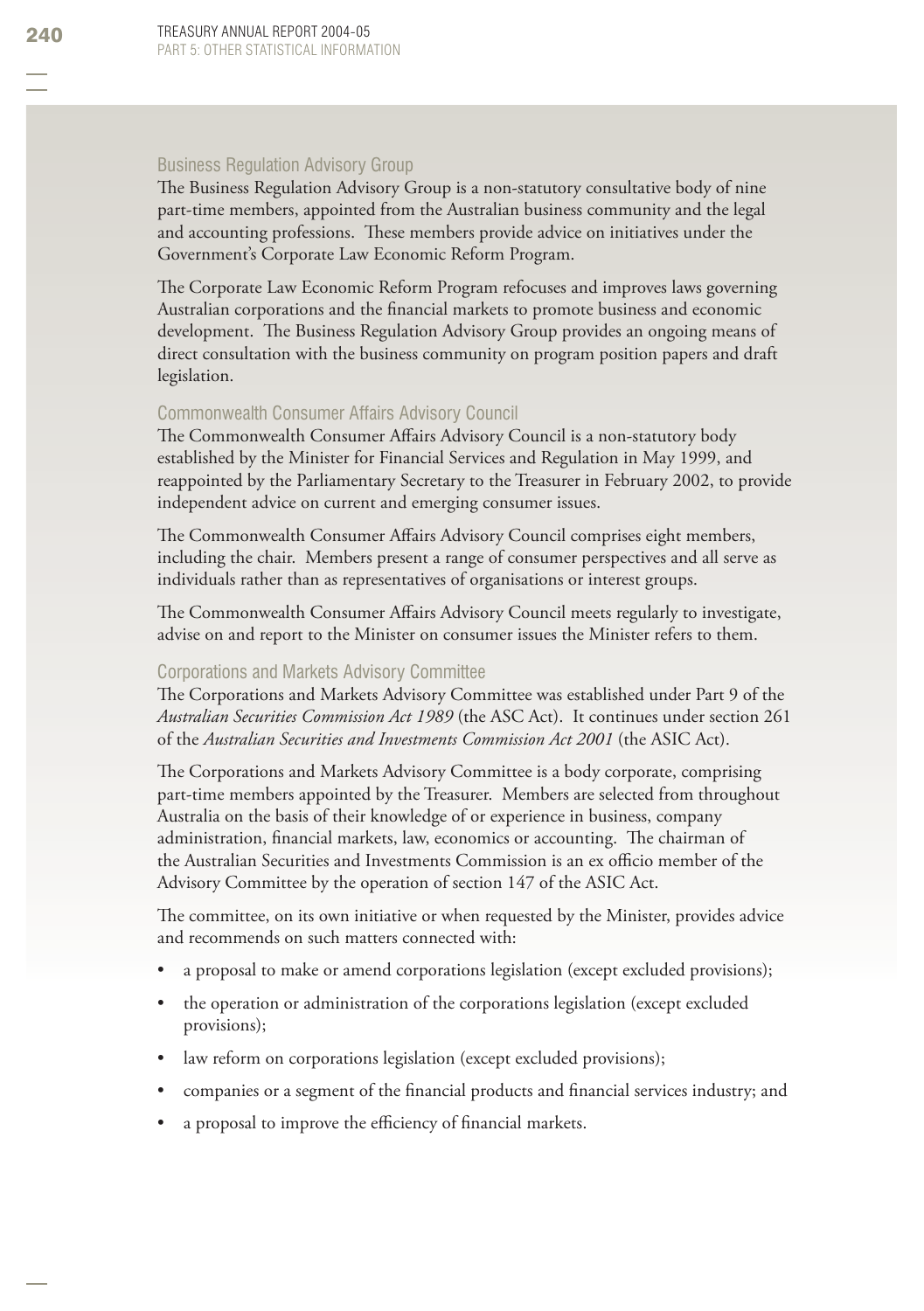In fulfilling these functions, the committee seeks to stimulate and lead public debate to enhance the standards for corporations and participants in financial markets, and propose suitable regulatory reform when necessary.

The committee is assisted by its legal subcommittee.

#### Electronic Commerce Expert Group

The Electronic Commerce Expert Group is a non-statutory body that advises the Parliamentary Secretary on consumer issues in e-commerce. It comprises 12 members who represent both industry and consumer interests. The group leads the development and promotion of the Building Consumer Sovereignty in Electronic Commerce: A Best Practice Model for Business and dispute resolution in e-commerce.

Treasury provides secretariat support.

#### Financial Literacy Foundation Advisory Board

The Financial Literacy Foundation Advisory Board is a non-statutory body established by the Minister for Revenue and Assistant Treasurer, the Hon Mal Brough MP, on 6 June 2005. The Board provides independent expert advice, guidance and strategic direction to the Financial Literacy Foundation on financial literacy issues.

The Advisory Board currently comprises 10 members, including the chairman, who are leaders in their respective fields and bring strength and experience in financial literacy matters. The members are appointed in their own right and not in their capacity as representatives of organisations or interest groups. Members are appointed on a part-time basis and do not receive sitting fees. Appointments are for a period of 12 months and may be renewed.

#### Financial Sector Advisory Council

The Financial Sector Advisory Council is a non-statutory body established in April 1998 by the Treasurer as part of the Government's response to the Financial System Inquiry. The council provides advice to the Government on policies to facilitate the growth of a strong and competitive financial system. The Treasurer appoints members in their personal capacity for two years, subject to their continued involvement in the relevant area of the financial sector.

The council can act on its own motion or as a government reference. Financial Sector Advisory Council submissions and recommendations to Treasury ministers are confidential

Treasury provides secretariat support.

#### Foreign Investment Review Board

The Foreign Investment Review Board is a non-statutory body that advises the Government on foreign investment policy and its administration. The board comprises four members; three, including the chair, are drawn from the business and community sectors. These members are appointed on a part-time basis. The General Manager of the Foreign Investment and Trade Policy Division also serves on the board as an executive member.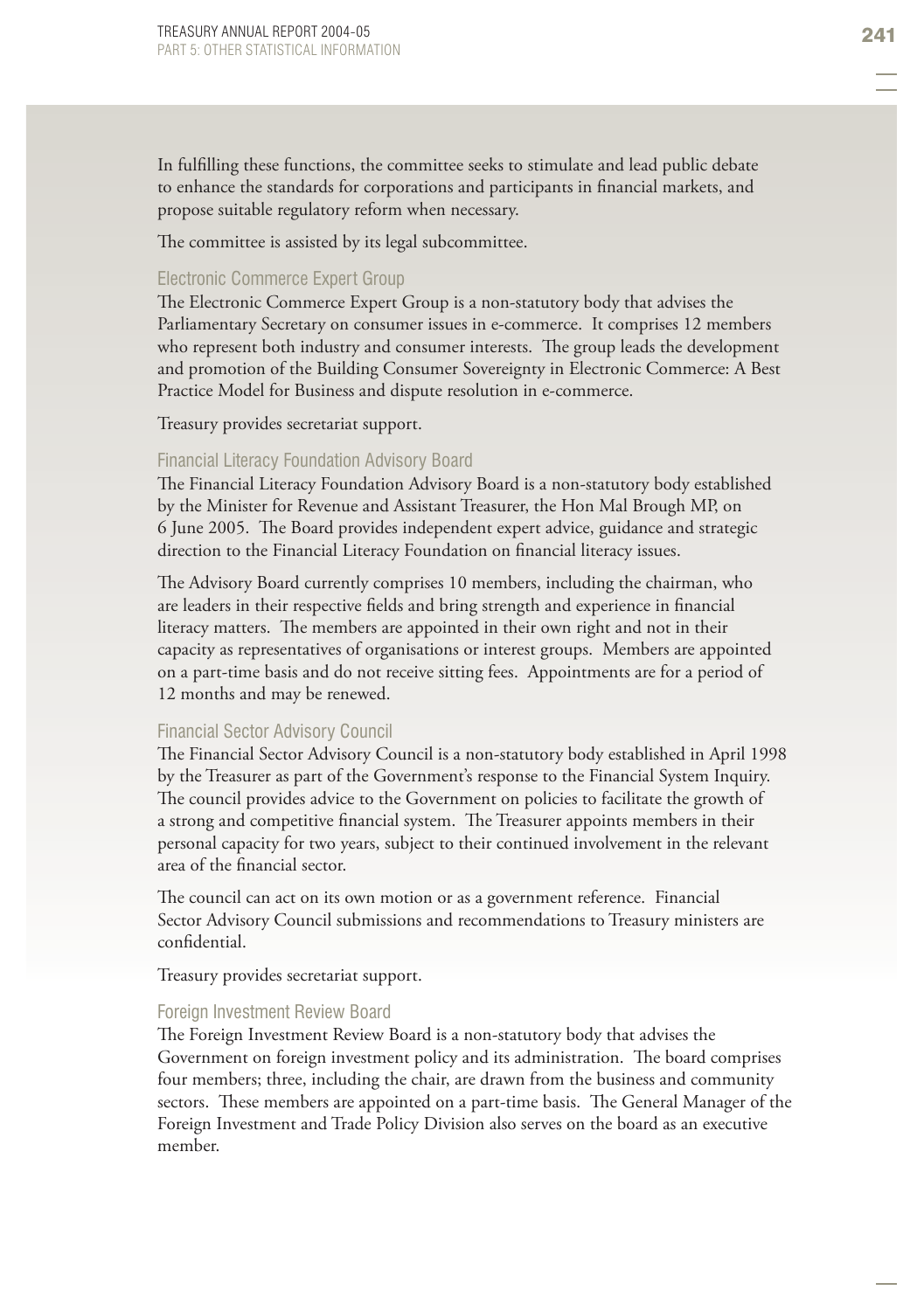#### The board:

- examines proposals by foreign interests for acquisitions of new investment projects in Australia and, against the background of the Government's foreign investment policy, makes recommendations to the Treasurer on those proposals; •
- advises the Government on foreign investment matters generally; •
- fosters an awareness and understanding, both in Australia and abroad, of the Government's foreign investment policy; •
- provides guidance, where necessary, to foreign investors so their proposals conform with the policy; and •
- monitors and ensures compliance with foreign investment policy. •

The board's functions are advisory only. Responsibility for the Government's foreign investment policy and for making decisions on proposals rests with the Treasurer.

#### Financial Services Reform Implementation Consultative Committee

The Financial Services Reform Implementation Consultative Committee assists in developing regulations for the *Financial Services Reform Act 2001*, which introduced a harmonised licensing, disclosure and conduct framework for the financial services industry. The committee includes participants from 40 key interest groups representing the financial services industry and consumers.

### **Categories of documents held by the Treasury**

Treasury holds correspondence, analysis and policy advice by Treasury officers, comments on Cabinet submissions and drafts of these and other documents. Every six months Treasury posts an indexed list of its policy file titles at www.treasury.gov.au.

Treasury holds representations made to Treasury ministers on matters falling within their portfolio responsibilities, including:

- economic, fiscal and monetary policy; •
- international economic conditions; •
- Commonwealth-State financial relations; •
- taxation and excise; •
- superannuation; •
- microeconomic reform; •
- competition policy; •
- consumer affairs: •
- corporate regulation; •
- financial sector policy and regulation; •
- foreign investment in Australia and free trade agreements; and •
- activities of portfolio agencies. •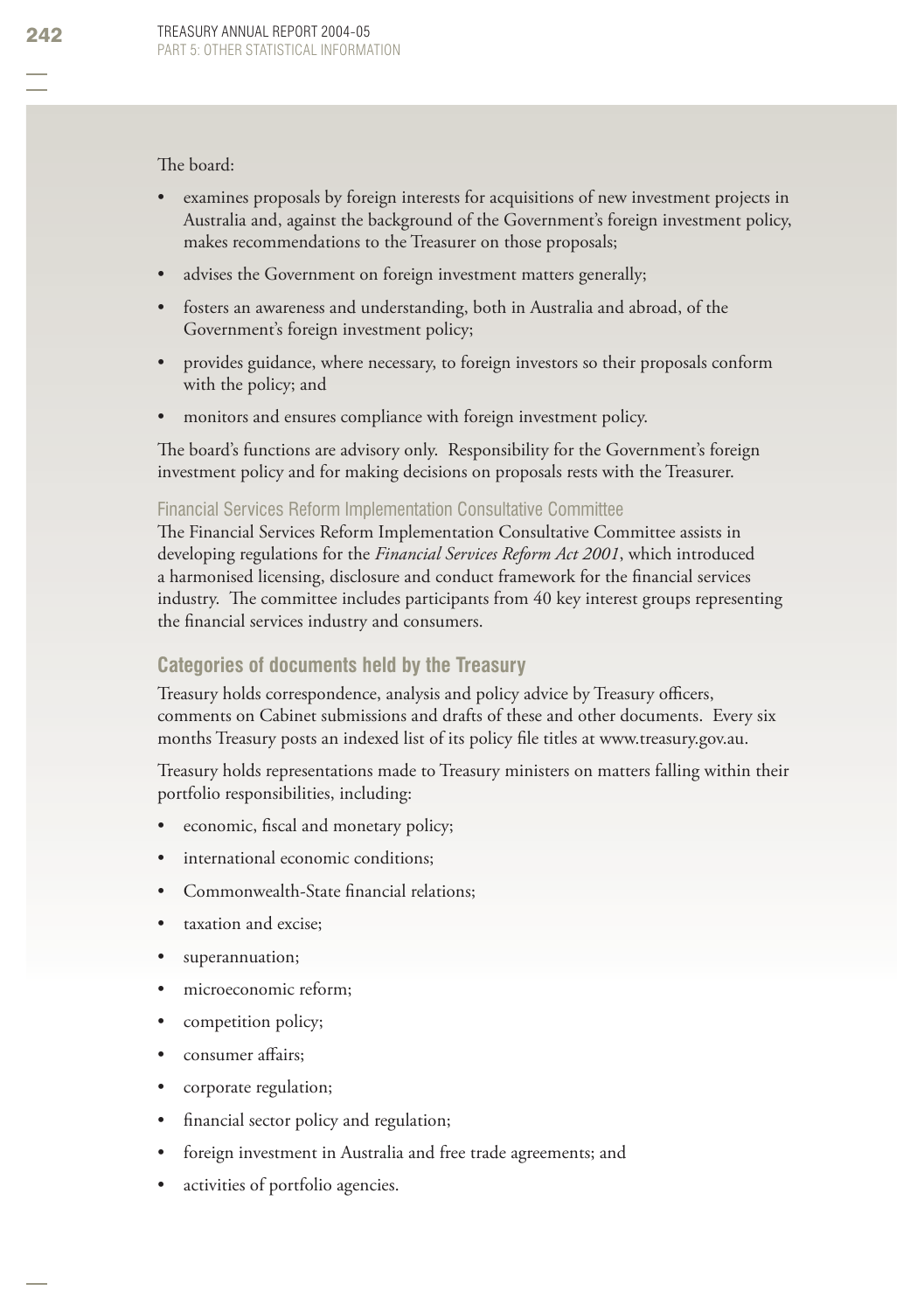Treasury holds files dealing with policy and administration in areas falling within the responsibilities of the Treasury portfolio detailed in the annual report.

#### **Documents on internal departmental administration**

Treasury documents relating to staff and departmental organisation and operation include personal records, organisation and staffing records, financial and expenditure records, and internal operations such as office procedures and instructions.

Treasury holds documents relating to grants that the Government provides to other levels of government and to certain organisations under the programmes it administers.

A detailed listing of Treasury documents published during the year and available on request (publications, papers and annual reports) is available at www.treasury.gov.au.

#### **Facilities for access to documents**

If a member of the public requests a document and Treasury approves access, Treasury will provide copies of documents after the applicant pays any charges.

Alternatively, applicants may arrange to inspect documents at the Treasury, Langton Crescent, Parkes, ACT between 9.00 am and 5.00 pm, Monday to Friday (except public and public service holidays).

#### Freedom of information applications and initial contact points

Strategic Communications Division coordinates requests under the *Freedom of Information Act 1982* (the Act)*.* Applicants seeking access under the Act to Treasury documents should apply in writing to:

The Secretary The Treasury Langton Crescent PARKES ACT 2600 Attention: Freedom of Information Coordinator

An application fee of \$30 or a written request, pursuant to subsection 30A(1) of the Act, that the application fee be waived should accompany requests. Telephone inquiries should be directed to the Freedom of Information Coordinator, telephone (02) 6263 2976, between 9.00 am and 5.00 pm Monday to Friday (except public or public service holidays).

Officers of the SES in Treasury can grant or refuse requests for access to documents under section 23 of the *Freedom of Information Act 1982.* In accordance with section 54 of the Act, an applicant may, within 30 days of receiving notification of a decision under the Act, apply to the Secretary to the Treasury, seeking an internal review of a decision to refuse a request. The prescribed fee of \$40 should accompany the application. Executive Directors are authorised under section 23 to consider and make decisions on applications for internal review.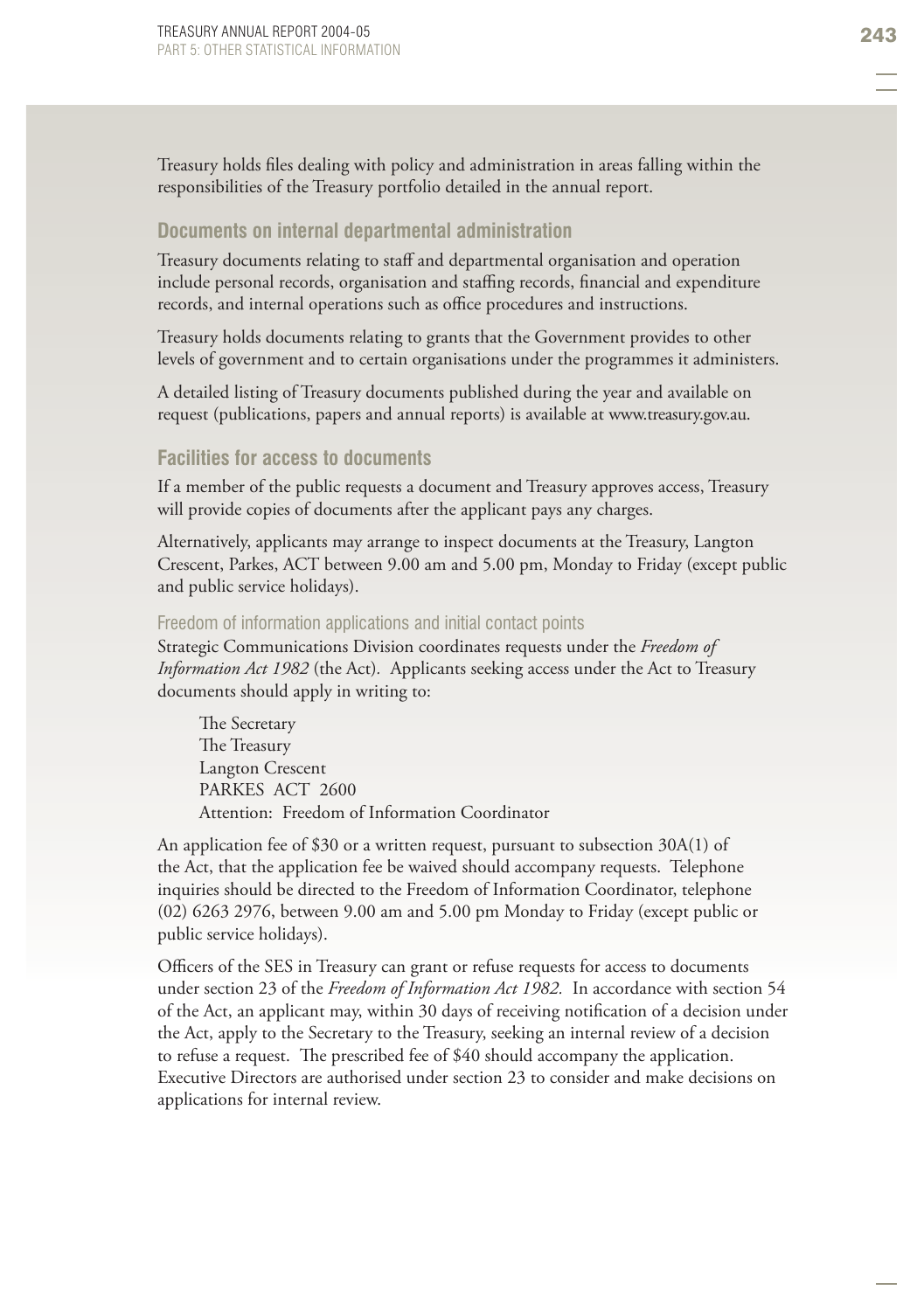### **Freedom of information activity**

In 2004-05, Treasury and the Treasurer received 37 requests for access to documents under the *Freedom of Information Act 1982*, compared with 26 requests in the previous year. Further details are set out in Table 22.

### Table 22: Freedom of Information statistics 2004-05

| <b>Description</b>                           | <b>Number</b>  |
|----------------------------------------------|----------------|
| Requests received                            |                |
| On hand at 1 July 2004                       | 5              |
| Received                                     | 37             |
| Breakdown across Treasury                    |                |
| Treasurer                                    | 5              |
| Executive                                    | $\mathbf{1}$   |
| <b>Fiscal Group</b>                          | $\mathbf{1}$   |
| Revenue Group                                | 9              |
| Macroeconomic Group                          | $\overline{2}$ |
| <b>Markets Group</b>                         | 18             |
| <b>Corporate Services Division</b>           | $\mathbf{1}$   |
| Action on requests                           |                |
| Access in full                               | 6              |
| Access in part                               | $\overline{7}$ |
| Access refused or no documents located       | 9              |
| Transferred in whole                         | $\mathbf{1}$   |
| Withdrawn/Lapsed                             | $\overline{7}$ |
| Current as at 30 June 2005                   | 11             |
| Internal review                              |                |
| Applications                                 | 2              |
| Review by Administrative Appeals Tribunal    |                |
| Outstanding at 1 July 2004                   | 2              |
| New applications                             | $\mathbf{1}$   |
| Withdrawn                                    | $\mathbf{1}$   |
| Fees and charges                             |                |
| Total application fees collected             | \$1,150        |
| Total charges collected                      | \$6,748        |
| Total application fees and charges collected | \$7.898        |

Note: A new request does not include an internal review or an appeal to the Administrative Appeals Tribunal. Section 16 of the Freedom of Information Act provides that, as far as possible, the most appropriate agency will deal with a Freedom of Information request, regardless of which agency receives it. Details relating to reviews by the Administrative Appeals Tribunal are provided in Part 3, Internal and External Scrutiny section of this report.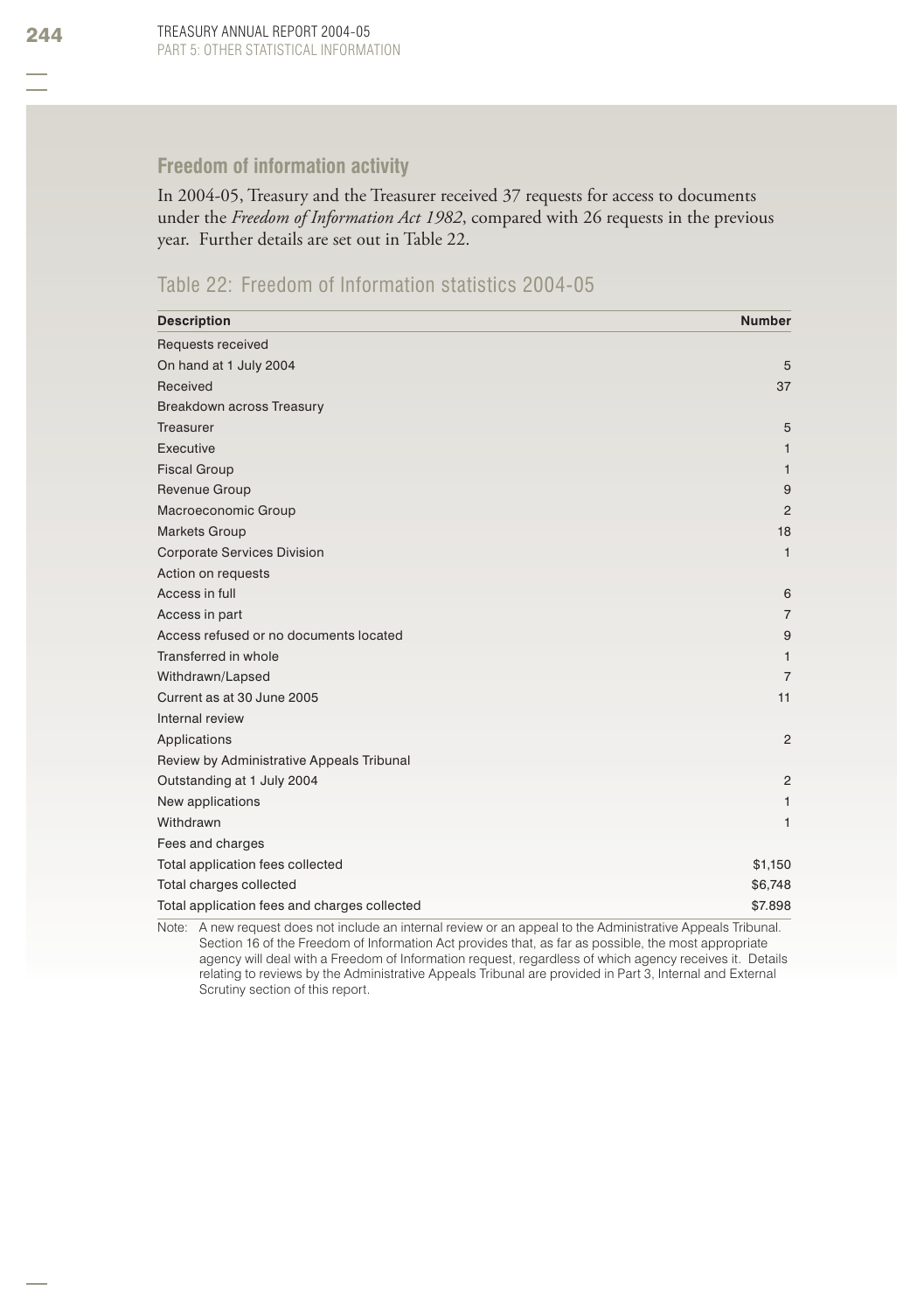# **Australian Competition Tribunal statement**

The tribunal is an agency within the Treasury portfolio. As it does not publish an annual report its section 8 statement follows.

#### **Establishment**

The tribunal was established under *the Trade Practices Act 1965* and continues under the *Trade Practices Act 1974*.

#### **Organisation**

The tribunal consists of a president and such number of deputy presidents and other members as the Governor-General appoints. A presidential member must be a federal court judge. Other members must have knowledge of, or experience in industry, commerce, economics, law or public administration. For the purposes of hearing and determining proceedings, the tribunal is constituted by a presidential member and two non-presidential members. Currently, all presidential members are judges of the Federal Court of Australia.

The Federal Court of Australia manages the tribunal's funds and provides registry services and administrative support. The registry receives documents, arranges tribunal sittings and undertakes general administration.

#### **Functions and powers**

The tribunal is a review body that re-hears or reconsiders matters. It may perform all the functions and exercise all the powers of the original decision-maker to affirm, set aside or vary the original decision.

The tribunal hears applications for review of determinations of the Australian Competition and Consumer Commission, granting or revoking authorisations that permit conduct and arrangements (including company mergers and acquisitions) that otherwise would be prohibited under the Trade Practices Act because of their anti-competitive effect.

The tribunal hears applications for review of certain decisions on access matters under the Trade Practices Act's regime to facilitate third party access to the services of certain essential facilities of national significance. The tribunal also hears applications for review of determinations of the Australian Competition and Consumer Commission on exclusive dealing. The tribunal also hears applications for review of certain decisions under the Trade Practices Act's regime for non-conference ocean carriers.

#### **Arrangements for outside participation**

Tribunal review proceedings, except under special circumstances, are public.

When a new review application is made to the tribunal, the tribunal ascertains who made submissions to, or registered their interest with the Australian Competition and Consumer Commission or the National Competition Council on the decision. The tribunal directs the applicant to serve the application on each interested party. At the same time, these parties are advised when the application will first come before the tribunal, and whether they have leave to intervene in the proceedings.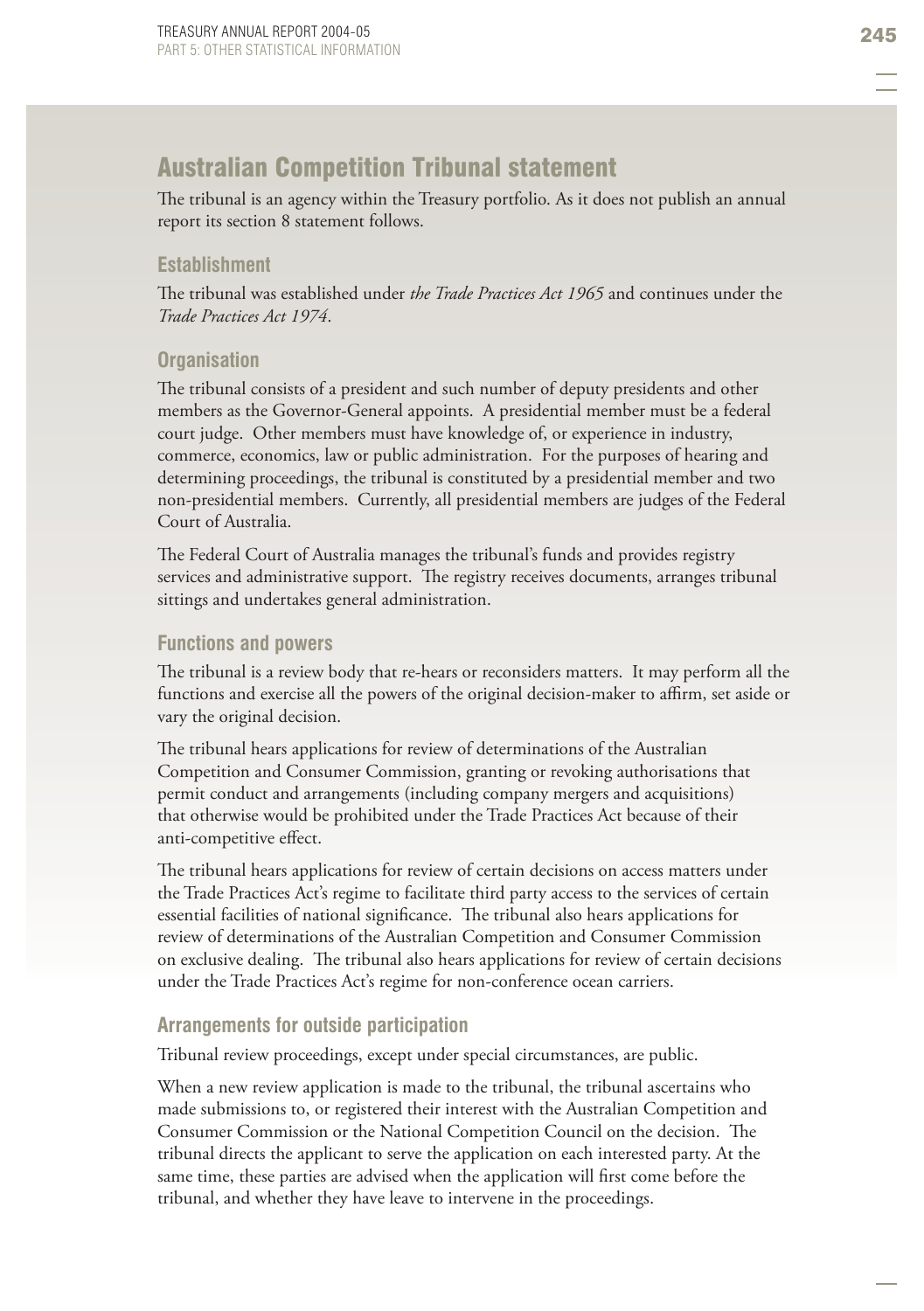The tribunal may permit a person to intervene in the proceedings before it. Participants may appear on their own behalf or represent a firm or association, subject to the tribunal's approval, or, be represented by a barrister or solicitor.

#### **Categories of documents the tribunal holds**

The tribunal maintains the following categories of documents:

- documents lodged with the registrar on particular proceedings, including applications, notices of appearance, statements of facts and contentions, and witness statements; •
- correspondence concerning particular tribunal proceedings; •
- tribunal decisions and reasoning; •
- reports on tribunal inquiries into shipping matters; •
- register of applications made to the tribunal; •
- documents concerning administrative and financial aspects of the tribunal's operations; and •
- general correspondence. •

The public may inspect the following categories of documents free of charge:

- documents lodged with the registrar in respect of particular proceedings (except where the Act or the tribunal restricts public access on the ground of confidentiality); •
- tribunal decisions and reasoning; •
- reports on tribunal inquiries into shipping matters; and •
- register of applications made to the tribunal. •

The public can obtain copies of the above four categories of documents after paying the fees set out in the Trade Practices Regulations.

#### **Facilities for access to documents**

Facilities are provided to access documents from 9.00 am to 4.00 pm, Monday to Friday (except public and public service holidays).

If an applicant does not live in Sydney, alternative arrangements could reduce the inconvenience to the applicant.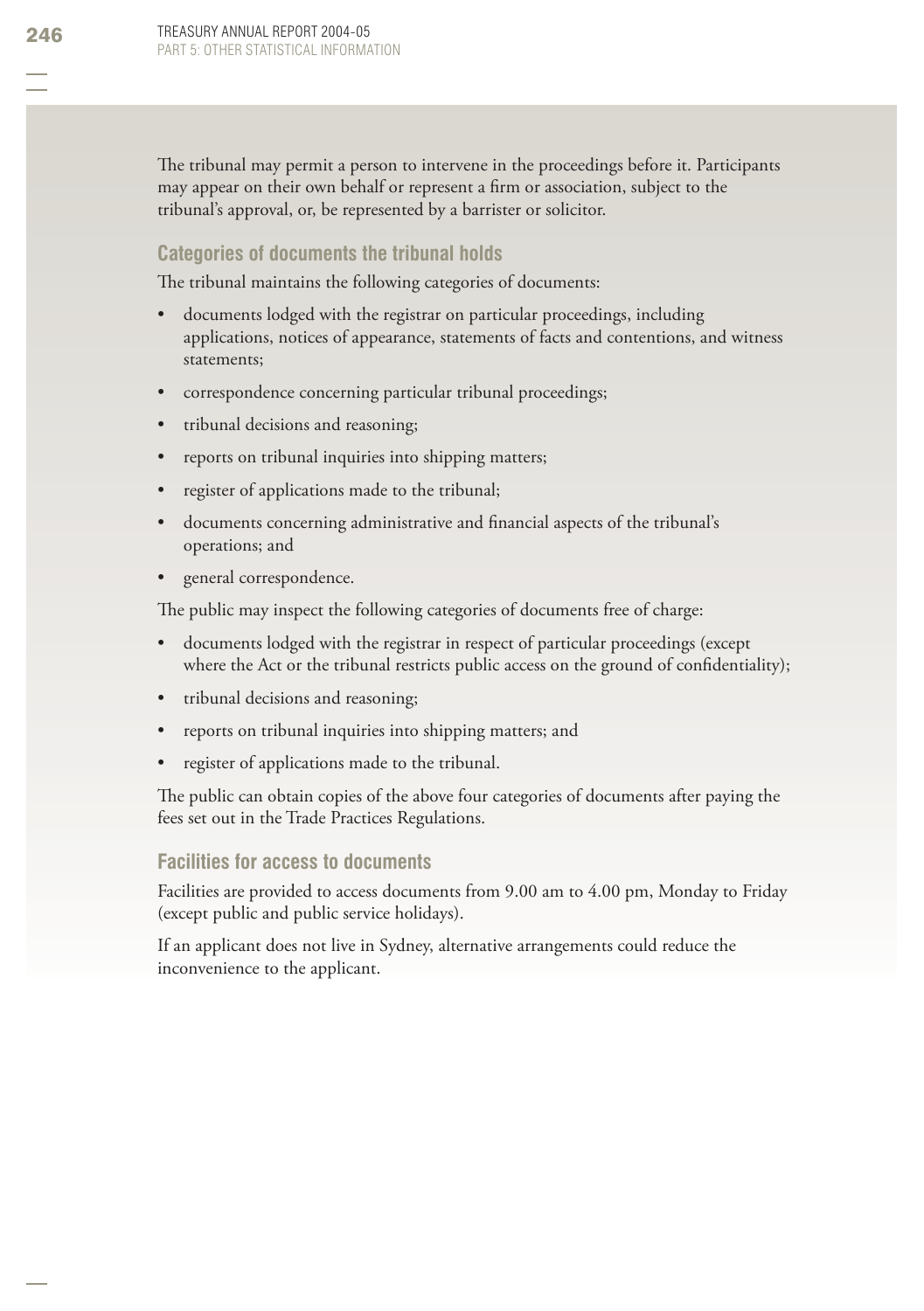### **Freedom of information applications and initial contact points**

General inquiries relating to freedom of information should be directed to:

Registrar Australian Competition Tribunal Level 16 Law Courts Building Queens Square SYDNEY NSW 2000 Telephone: (02) 9230 8567 Facsimile: (02) 9230 8535 DX: 613 – Sydney

The Registrar of the Tribunal, as principal officer, can deny access to a document under the *Freedom of Information Act 1982.*

#### **Freedom of information activity**

The tribunal did not receive any requests for access to documents under the *Freedom of Information Act 1982* in 2004-05.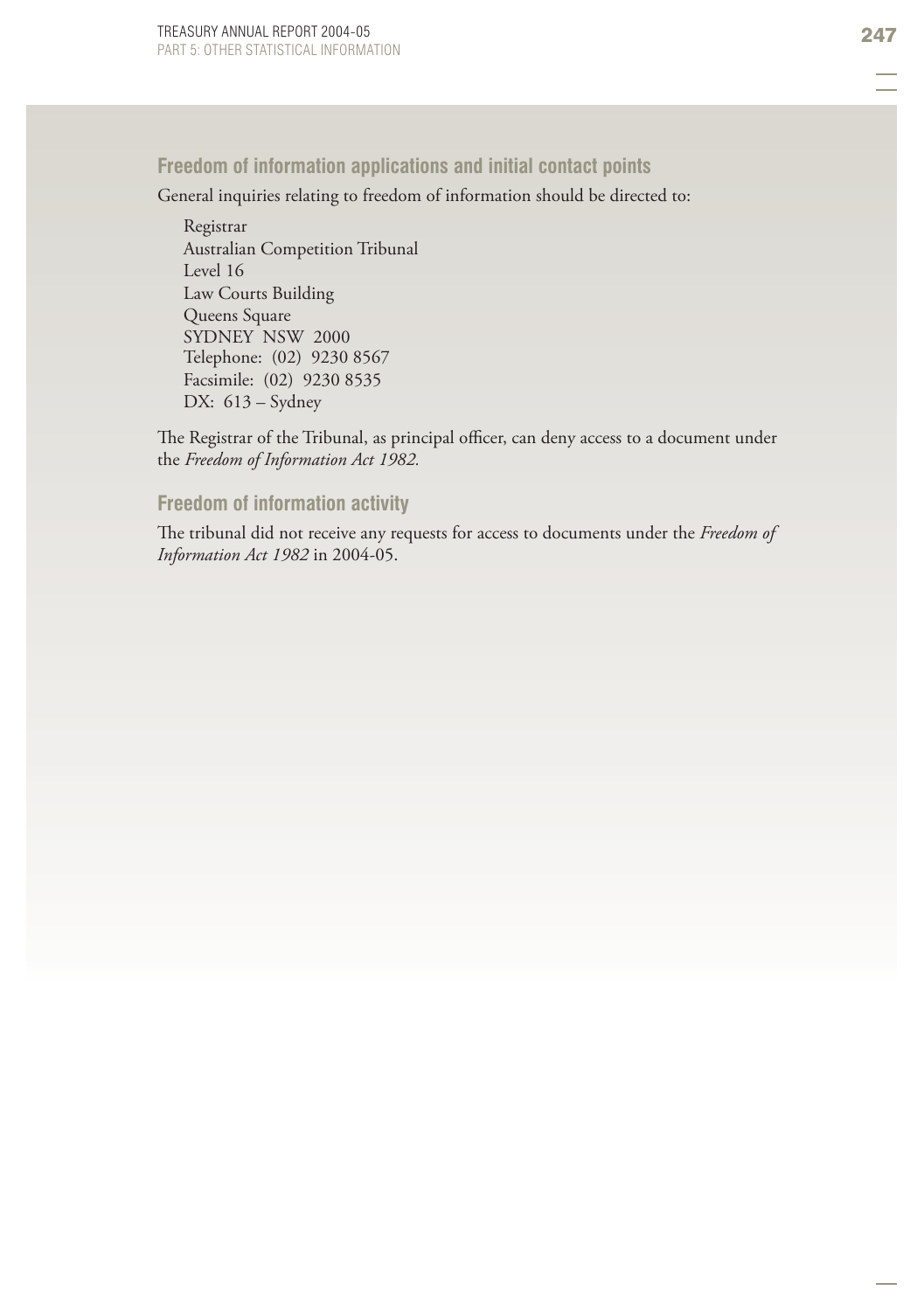# Advertising and market research

The following table sets out amounts paid by Treasury and the Mint on advertising and market research in 2004-05.

### Table 23: 2004-05 expenditure for advertising and market research

| Vendor                             | <b>Purpose</b>                                                                                                | $Cost($ \$) |
|------------------------------------|---------------------------------------------------------------------------------------------------------------|-------------|
| <b>Treasury</b>                    |                                                                                                               |             |
| <b>HMA Blaze Pty Limited</b>       | Advertising for Treasury recruitment                                                                          | 203,545     |
| <b>HMA Blaze Pty Limited</b>       | Commonwealth/State Information Campaign                                                                       | 122,715     |
| <b>HMA Blaze Pty Limited</b>       | Notice of public meeting - Consumer Financial<br>Literacy                                                     | 34,203      |
| <b>HMA Blaze Pty Limited</b>       | Advertising for appointments on the Superannuation<br><b>Complaints Tribunal</b>                              | 28,837      |
| <b>HMA Blaze Pty Limited</b>       | Advertising for graduate recruitment                                                                          | 25,969      |
| <b>HMA Blaze Pty Limited</b>       | Advertising for appointments on the Financial<br><b>Reporting Panel</b>                                       | 17,636      |
| <b>HMA Blaze Pty Limited</b>       | Advertising for appointments on the Auditing and<br>Assurance Standards Board                                 | 15,732      |
| <b>HMA Blaze Pty Limited</b>       | Advertising for appointments on the Australian<br><b>Accounting Standards Board</b>                           | 14,946      |
| <b>HMA Blaze Pty Limited</b>       | Advertising Tender Process for G-20                                                                           | 8,688       |
| <b>HMA Blaze Pty Limited</b>       | Media releases for Takeovers Panel.<br>and Takeovers Panel - Matters                                          | 4,247       |
| Hobsons Australia                  | Advertising for graduate recruitment                                                                          | 6,200       |
| Unimail                            | Advertising for graduate recruitment                                                                          | 5,500       |
| <b>Total Treasury</b>              |                                                                                                               | 488,218     |
| <b>Royal Australian Mint</b>       |                                                                                                               |             |
| Canberra FM Radio Pty Ltd          | Advertising tourist gallery                                                                                   | 13,834      |
| Grey Worldwide Canberra Pty Ltd    | Advertising program for numismatic products                                                                   | 7,149       |
| HMA Blaze Pty Ltd                  | Advertising recruitment, tender notices and<br>non-campaign material                                          | 18,665      |
| Informer Multimedia                | Advertising tourist gallery                                                                                   | 1,995       |
| Sensis Pty Ltd                     | Advertising tourist gallery                                                                                   | 3,454       |
| TW Media Pty Ltd                   | Advertising numismatic products and tourist gallery                                                           | 7,950       |
| Universal McCann                   | Advertising numismatic products, tourist gallery,<br>recruitment, tender notices and<br>non-campaign material | 99,433      |
| <b>Total Royal Australian Mint</b> |                                                                                                               | 152,480     |

**Total 640,698**

Note: Approximately \$34,000 was expended during the financial year on government and gazettal notices. In addition Treasury contributed \$3.3 million towards the Super Choice advertising campaign that was jointly run by the Australian Taxation Office (ATO), the Australian Securities and Investments Commission and the Treasury. This amount will be disclosed as part of the Advertising and Market Research table within the ATOs Annual Report.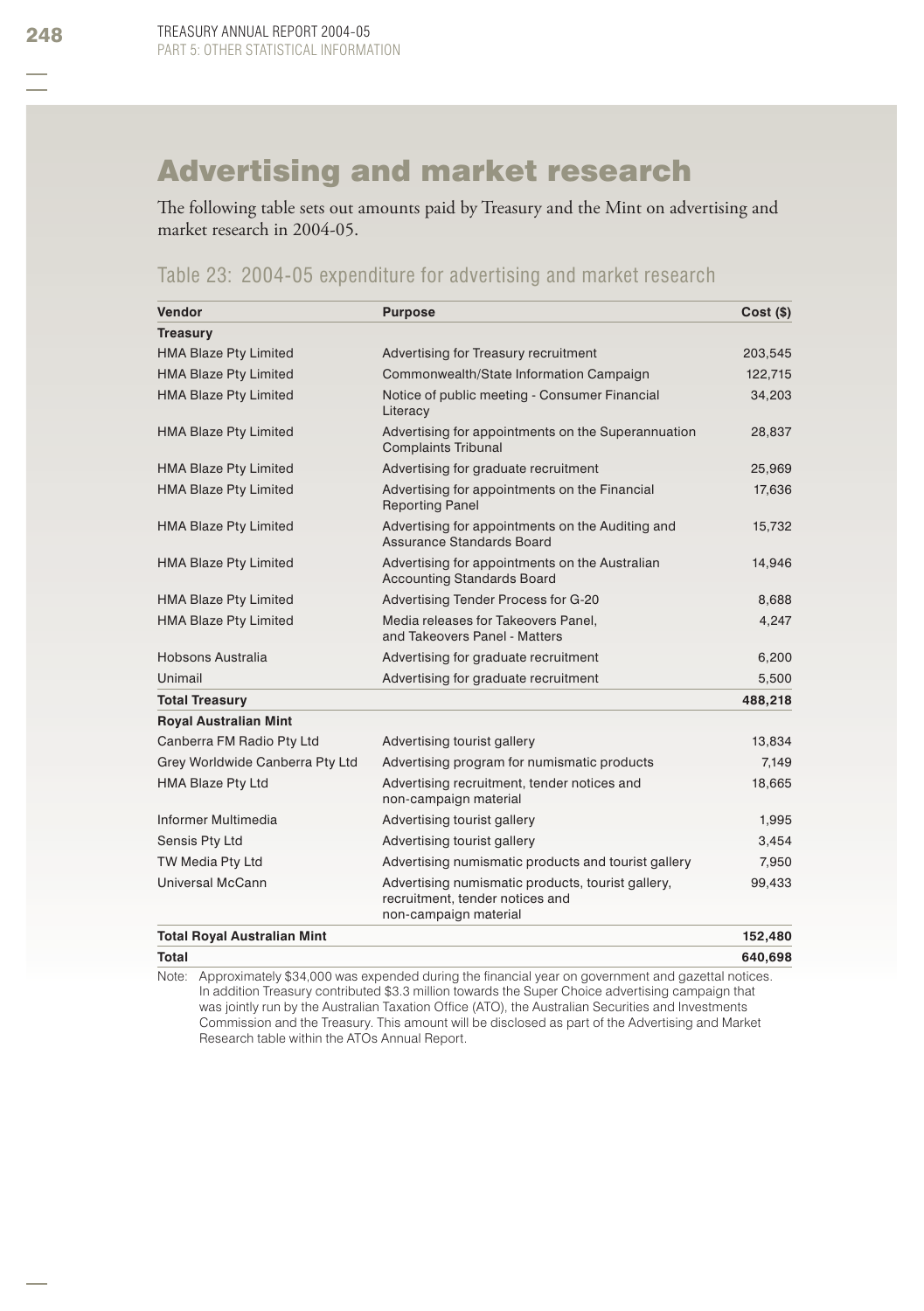# Ecologically sustainable development

Treasury participates in government forums on environmental matters and uses waste minimisation and energy and water conservation strategies.

Treasury constantly reviews information on property and environmental management through its membership of industry groups including the Australian Property Institute and the Facilities Management Association of Australia.

#### **Energy management**

Treasury has reduced its overall energy consumption, in line with Australian Government energy consumption targets.

A building management system provides energy management reports so that Treasury, as one of three tenants in the building, can separately monitor, profile and diagnose its energy consumption to achieve more effective and environmentally-friendly outcomes.

Electricity supplies provide instant readings of kilowatt consumption, load, power factor correction, and line voltage.

Lights operate during normal working hours via timer switches that control all general lighting in the building. Manually operated switches turn on lights in specific areas for up to two hours after normal business hours. High performance light fittings are 35 per cent more efficient than standard fittings with low ballasts.

#### **Environmental management system**

Treasury's Environmental Management System, implemented in December 2002, complies with International Standard ISO 14001.

#### **Recycling**

Treasury recycles glass, plastics, tins, paper and cardboard products. A local recycling firm collects desktop and workplace containers of paper and cardboard products. Classified waste paper is pulped and paper hand towels are recycled. Staff kitchen facilities use a recycle bin system that simplifies the separation of recyclable items that previously went to landfill. This has reduced considerably the amount of waste sent to landfill.

#### Compost recycling

All of Treasury's staff kitchens have sealed compost waste containers for organic recycling of compost waste. In 2004-05 Treasury recycled over 2770 kilograms of compost, around 73 per cent more than last year.

#### **Procurement practices**

Treasury purchases goods and services in accordance with environmental procurement policy as set out in the *Commonwealth Procurement Guidelines*. This ensures goods and services are:

- environmentally sound in manufacture; •
- reusable or recyclable; •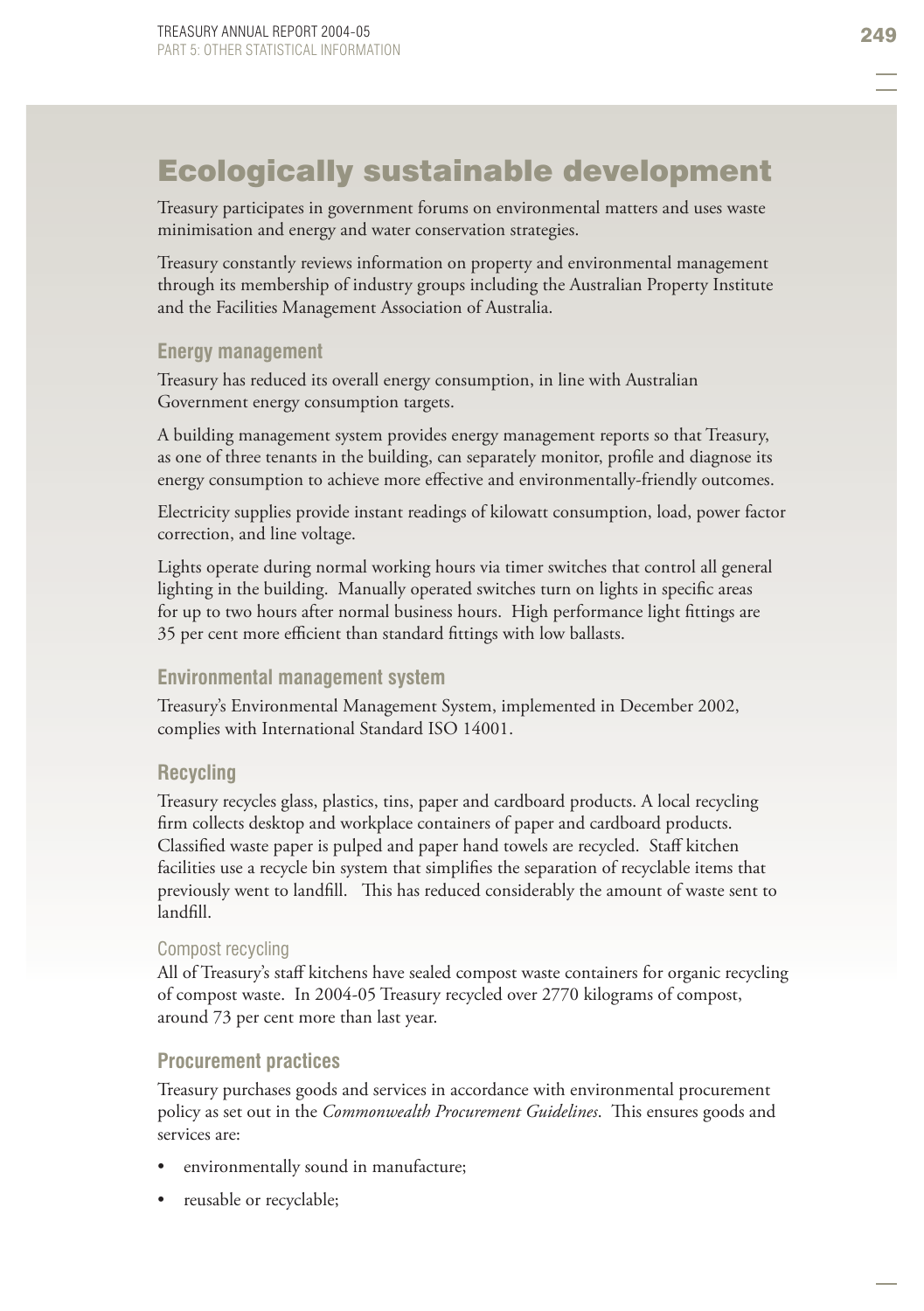- designed and made for reliability and long life; and •
- environmental best practice in energy efficiency and or energy consumption. •

Paper made from 80 per cent recycled fibre is used in the reproduction areas, and Treasury actively encourages all areas to purchase and use recycled paper and stationery products.

Treasury participates in the Cartridges 4 Planet Ark programme to recycle toner cartridges and deliver old cartridges to a recycling outlet. Cartridges that cannot be reused are broken down and recycled so they can be made into new products. This ensures cartridges do not end up at landfill.

#### **Water usage**

Tenants within Treasury building are not metered separately for water consumption. The overall water consumption for the building in  $2004-05$  was  $14,373$  Kl (measured April to April), compared with 17,150 Kl in 2003-04. Awareness of water conservation issues was raised through staff notices.

#### Environment report — The Mint

#### **Energy management**

The Mint continued with sound energy management practices, sustaining the recent gains in energy savings. During the year electricity consumption was down by 2 per cent and gas consumption increased slightly by 1 per cent. With the aging building and plant, further reducing energy consumption is increasingly difficult. The proposed building refurbishment program will incorporate more energy efficient designs and fit-outs.

#### **Environmental management system**

The environment management system as part of the integrated management system was developed further to meet the requirements of the International Standard ISO14001 and to comply with *National Environment Protection Measures (Implementation) Act 1998*. The Mint engaged URS Australia Pty Ltd, an environmental consulting agency, to assess the effectiveness of the system and it concluded that the Mint was meeting the relevant legal requirements and scored 60 per cent or higher in 14 out of 17 elements of the standard. The Mint has setup an Environmental Management Group to monitor and further develop environmental procedures and practices.

The Mint's comprehensive waste management and movement programme meets the requirements of relevant regulations. The internal controls of the Mint's waste management programme include monitoring and control of atmospheric emissions, wastewater treatment and recovery of precious metals.

#### **Water usage**

Water usage during the year increased by about 10 per cent, mainly due to increased activity. Use of rainwater for landscape irrigation is being investigated as part of the Mint refurbishment project.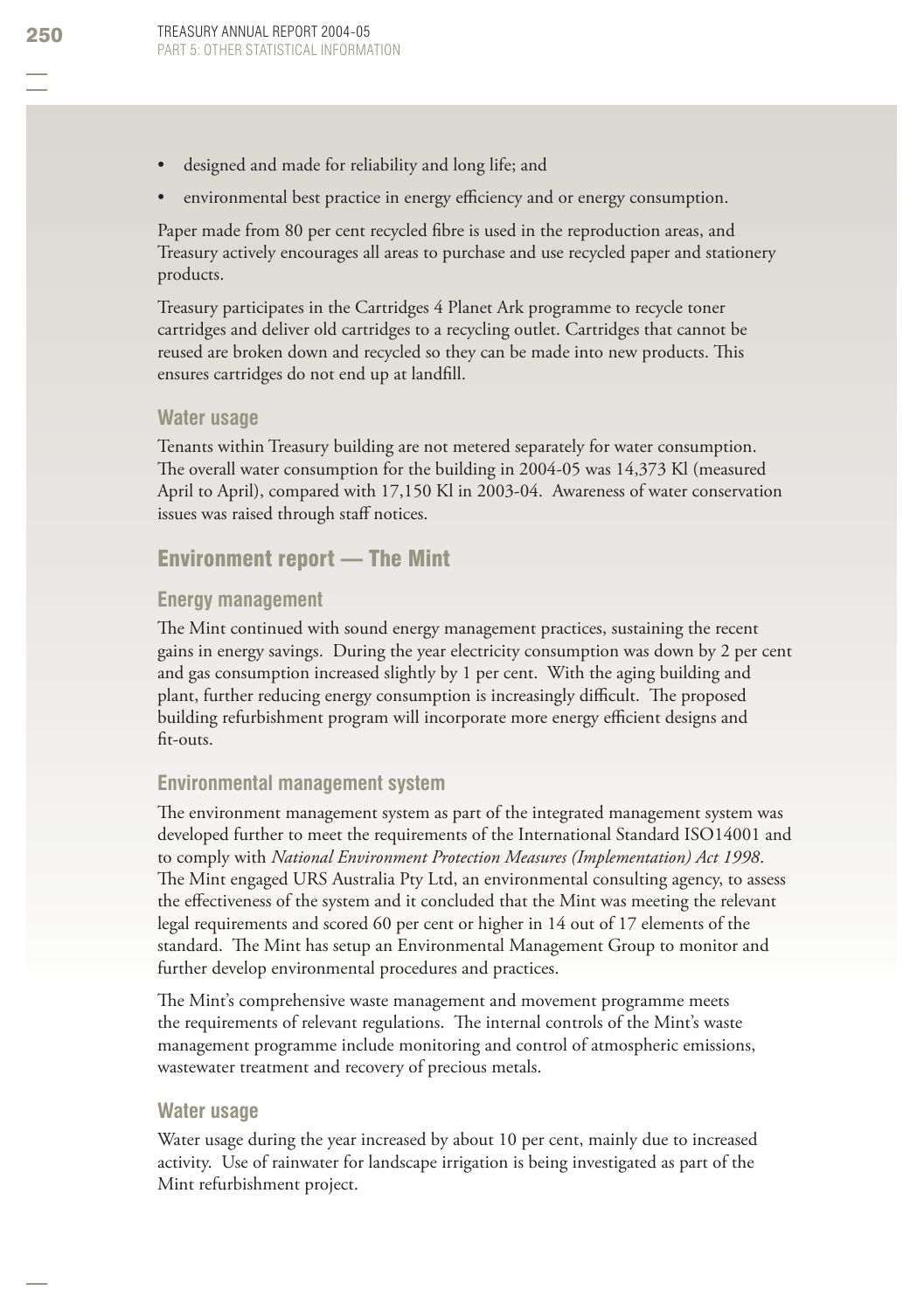# Discretionary grants

Treasury administered one discretionary grant in 2004-05. Treasury paid \$5,000 to the Economic Society of Australia as a financial contribution towards the cost of the 2005 Conference of Economists.

# Corrections to the 2003-04 Treasury Annual Report

In 2004-05, Treasury reviewed new and existing contracts entered into between 1 July 2003 and 30 June 2005. The review identified that a number of non-consultancy contracts were incorrectly defined and reported as consultancy contracts.

Table 18: Total number and expenditure on consultancies \$10,000 and over in 2003-04, by output group, and Table 19: List of consultancies \$10,000 and over in 2003-04, by output group are republished to correct errors reported in the *Treasury Annual Report 2003-04*. The republished tables omit incorrectly defined contracts that were previously published as consultancy contracts in the *Treasury Annual Report 2003-04*.

Treasury has since introduced guidelines to assist staff classify contracts and distinguish consultancy contracts from non-consultancy contracts.

During 2003-04, Treasury and the Mint engaged 31 consultancies valued at \$10,000 and over involving total actual expenditure of \$1,427,620.

|     | <b>Output Group</b>                | <b>Consultancies</b><br>number | Cost<br>\$ |
|-----|------------------------------------|--------------------------------|------------|
| 1.1 | Macroeconomic                      |                                | 38,688     |
| 2.1 | Fiscal                             |                                | 179,550    |
| 2.2 | Revenue                            | 10                             | 438,838    |
| 3.1 | <b>Markets</b>                     | 13                             | 623,572    |
|     | <b>Corporate Services Division</b> | 3                              | 45,925     |
|     | Royal Australian Mint              | 3                              | 101.047    |

#### Table 18: Total number and expenditure on consultancies \$10,000 and over in 2003-04 by output group $(a)$

Total 31 1,427,620

(a) Note: Table 18 shows the actual expenditure and number of consultancies \$10,000 and over for 2003-04. This table does not correspond with Table 19 which shows the total value of consultancy contracts of \$10,000 or more, entered into during the year. All amounts are GST inclusive.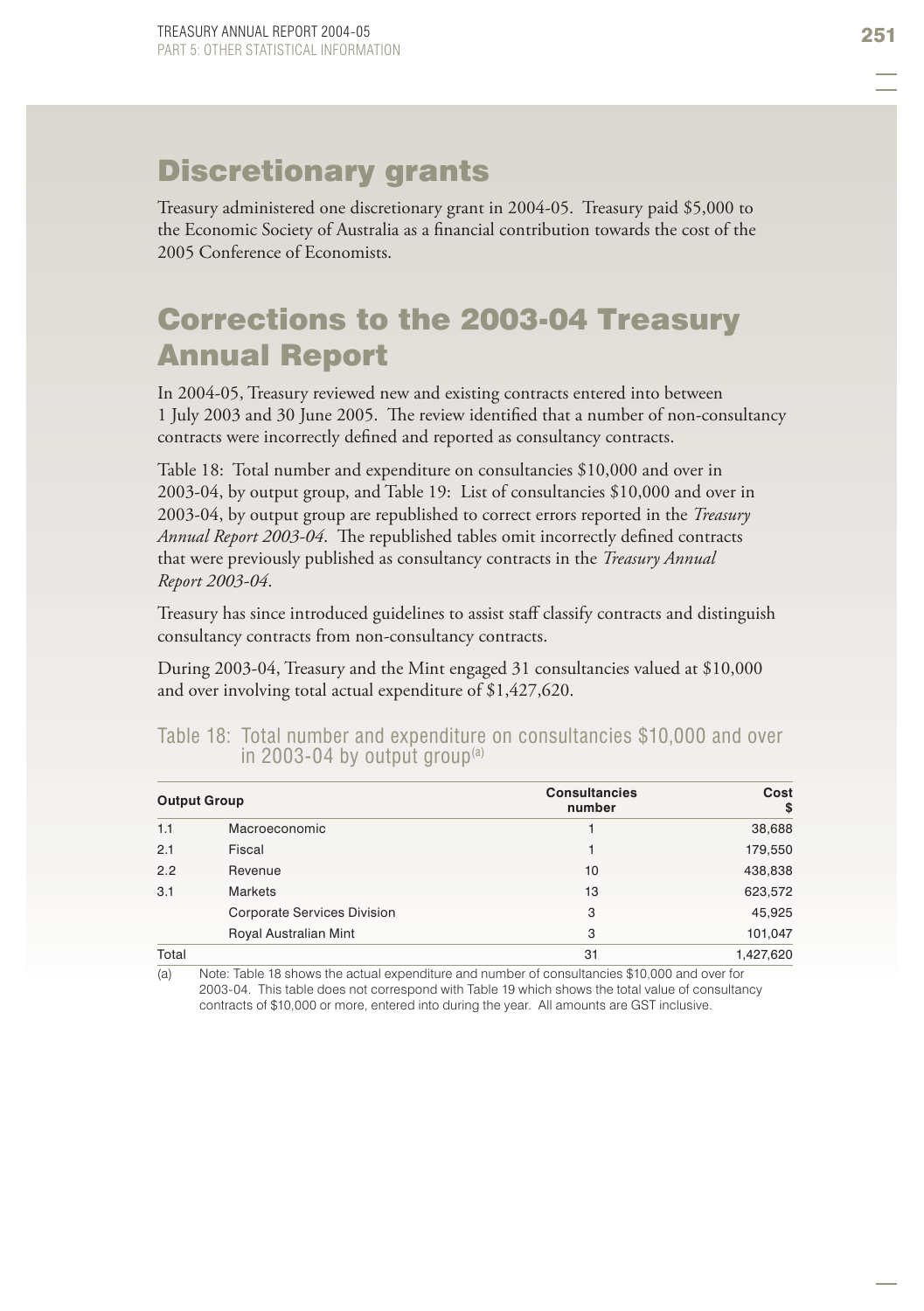## Table 19: List of consultancies over \$10,000 in 2003-04 by output group

| Consultant                                 | <b>Project</b>                                                                                                                  | Contract | <b>Selection</b><br>price process (1) | Justification (2) |
|--------------------------------------------|---------------------------------------------------------------------------------------------------------------------------------|----------|---------------------------------------|-------------------|
| <b>Output Group 1.1</b><br>(Macroeconomic) |                                                                                                                                 |          |                                       |                   |
| Dr Mardi Dungey                            | Provide econometrics<br>training for Domestic<br><b>Economy Division</b>                                                        | 59,520   | <b>Select</b>                         | e                 |
| <b>Total Output Group 1.1</b>              |                                                                                                                                 | 59,520   |                                       |                   |
| <b>Output Group 2.1</b><br>(Fiscal)        |                                                                                                                                 |          |                                       |                   |
| Taylor Nelson Sofres Australia<br>Pty Ltd  | Provide advice relating to<br>public consultations and<br>demographic challenges                                                | 199,502  | Select                                | e                 |
| <b>Total Output Group 2.1</b>              |                                                                                                                                 | 199,502  |                                       |                   |
| <b>Output Group 2.1</b><br>(Revenue)       |                                                                                                                                 |          |                                       |                   |
| <b>BDO Kendalls</b>                        | Evaluate and report<br>on the <i>Income Tax</i><br>Assessment Act 1997                                                          | 30,800   | Select                                | c, e              |
| Creating Coherence Pty Ltd                 | Provide consultancy<br>services relating to tax law<br>design and development                                                   | 172,800  | <b>Direct</b><br>engagement           | e                 |
| <b>Creating Coherence Pty Ltd</b>          | Identify the inoperative<br>provisions of <i>Income Tax</i><br>Assessment Act 1936<br>and the Income Tax<br>Assessment Act 1997 | 20,000   | Direct<br>engagement                  | e                 |
| Dubedi Pty Ltd                             | Provide secretariat<br>support for the charities<br>definition working group                                                    | 63,360   | Direct<br>engagement                  | b, d              |
| JP Sustainable Solutions Pty Ltd           | Provide secretariat<br>support for the charities<br>definition working group                                                    | 19,800   | Direct<br>engagement                  | b, d              |
| <b>KPMG Australia</b>                      | Provide services on<br>taxation on certain<br>aspects of BELC income                                                            | 109,670  | Select                                | e                 |
| Queensland University of<br>Technology     | Conduct research on<br>charitable legal/tax issues                                                                              | 30,000   | Direct<br>engagement                  | е                 |
| Ms Marie Spencer                           | Review submissions<br>on consultation on the<br>definition of a charity                                                         | 20,790   | Direct<br>engagement                  | е                 |
| Unisearch Ltd                              | Review the Income Tax<br>Assessment Act 1997                                                                                    | 37,600   | Select                                | c, e              |
| University of Canberra (NATSEM)            | Provide social policy<br>research services                                                                                      | 54,324   | Direct<br>engagement                  | е                 |
| <b>Total Output Group 2.1</b>              |                                                                                                                                 | 559,144  |                                       |                   |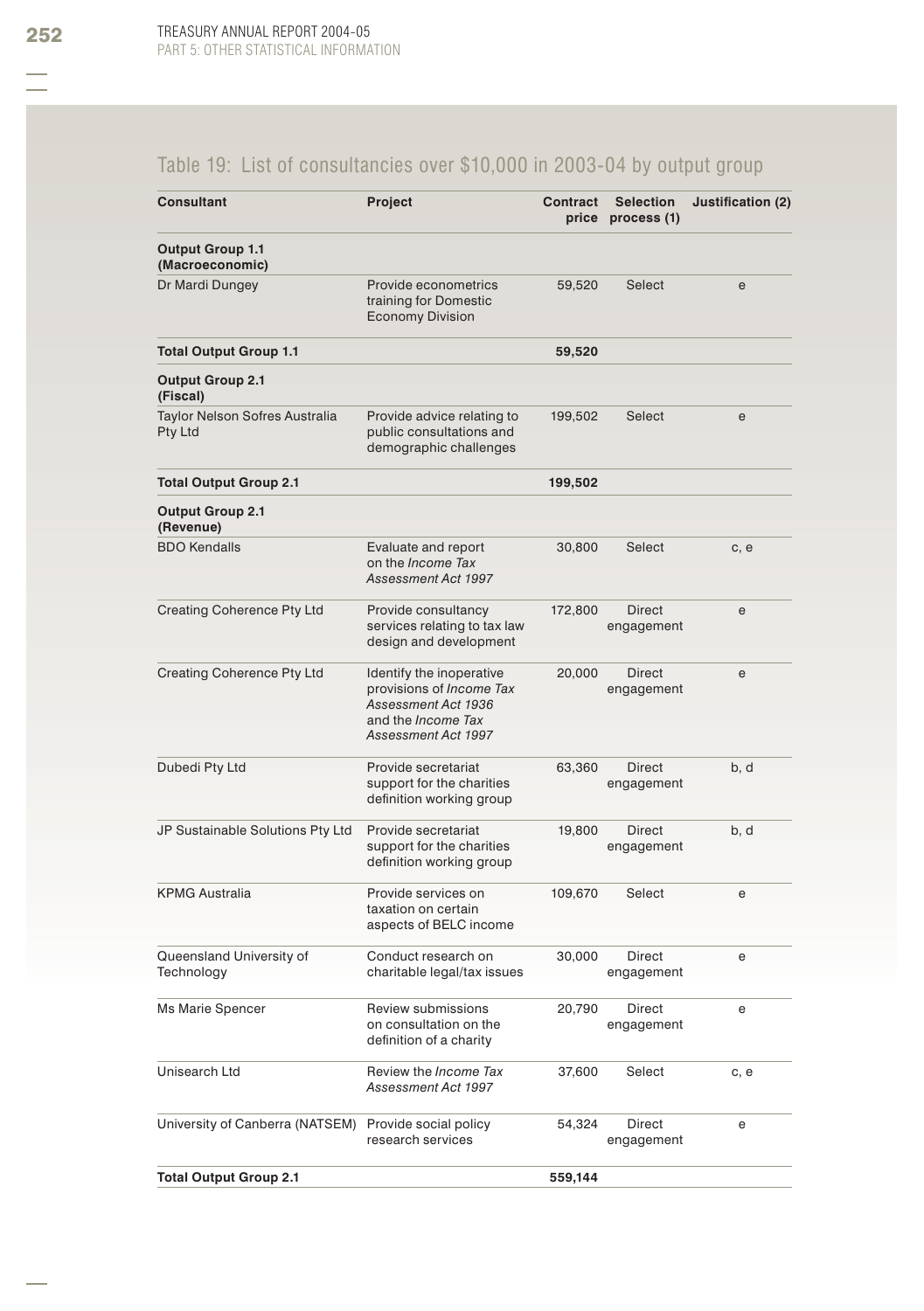#### Table 19: List of consultancies over \$10,000 in 2003-04 by output group (continued)

| <b>Consultant</b>                              | Project                                                                                                                                  | Contract  | <b>Selection</b><br>price process (1) | Justification (2) |
|------------------------------------------------|------------------------------------------------------------------------------------------------------------------------------------------|-----------|---------------------------------------|-------------------|
| <b>Output Group 3.1</b><br>(Markets)           |                                                                                                                                          |           |                                       |                   |
| <b>Chant Link and Associates</b>               | Provide research services<br>on consumer and<br>financial literacy for the<br><b>Consumer and Financial</b><br><b>Literacy Taskforce</b> | 250,000   | Select                                | e                 |
| Clayton Utz                                    | Provide consultancy<br>services for the review of<br>the <i>Insurance Contracts</i><br>Act 1984                                          | 82,500    | Select                                | e                 |
| <b>Clayton Utz</b>                             | Provide legal advice<br>on HIH Assistance<br>Scheme - Insurance<br>Programs                                                              | 450,000   | Open                                  | e                 |
| Mr Gary Potts                                  | Advise on discretionary<br>mutual funds and direct<br>offshore foreign insurance                                                         | 24,750    | <b>Direct</b><br>engagement           | C                 |
| <b>KPMG Australia</b>                          | Review the Mint's<br>transfer price model<br>and community service<br>obligations                                                        | 16,500    | <b>Direct</b><br>engagement           | e                 |
| Mr Alan Cameron AM                             | Review the <i>Insurance</i><br>Contract Act 1984                                                                                         | 70,000    | Select                                | C                 |
| Mr Robert Lynn                                 | <b>Review of Auditor</b><br>independence for<br><b>Financial Reporting</b><br>Council                                                    | 36,000    | <b>Direct</b><br>engagement           | e                 |
| Prentice Parbery Barilla                       | Provide advice on<br>schemes of arrangement<br>in the HIH Group<br>liquidation                                                           | 25,000    | Direct<br>engagement                  | е                 |
| Tall Poppies Research and<br>Marketing Pty Ltd | Provide research for the<br>Consumer Information<br>Program relating to<br>information products                                          | 60,000    | Select                                | е                 |
| Trowbridge Deloitte Ltd                        | Actuarial review of<br>Commonwealth's<br>liabilities under the HIH<br><b>Claims Support Scheme</b>                                       | 178,200   | Direct<br>engagement                  | e                 |
| Trowbridge Deloitte Ltd                        | Prepare an international<br>marketing report of<br>Australian tort law reforms                                                           | 33,000    | Select                                | е                 |
| University of Melbourne                        | Undertake a technical<br>study of Financial System<br>Guarantees                                                                         | 100,000   | Direct<br>engagement                  | c, e              |
| Watson Wyatt Australia Pty Ltd                 | Provide change<br>management services<br>for the restructure of HIH<br><b>Claims Support Scheme</b>                                      | 444,600   | Open                                  | d, e              |
| <b>Total Output Group 3.1</b>                  |                                                                                                                                          | 1,770,550 |                                       |                   |